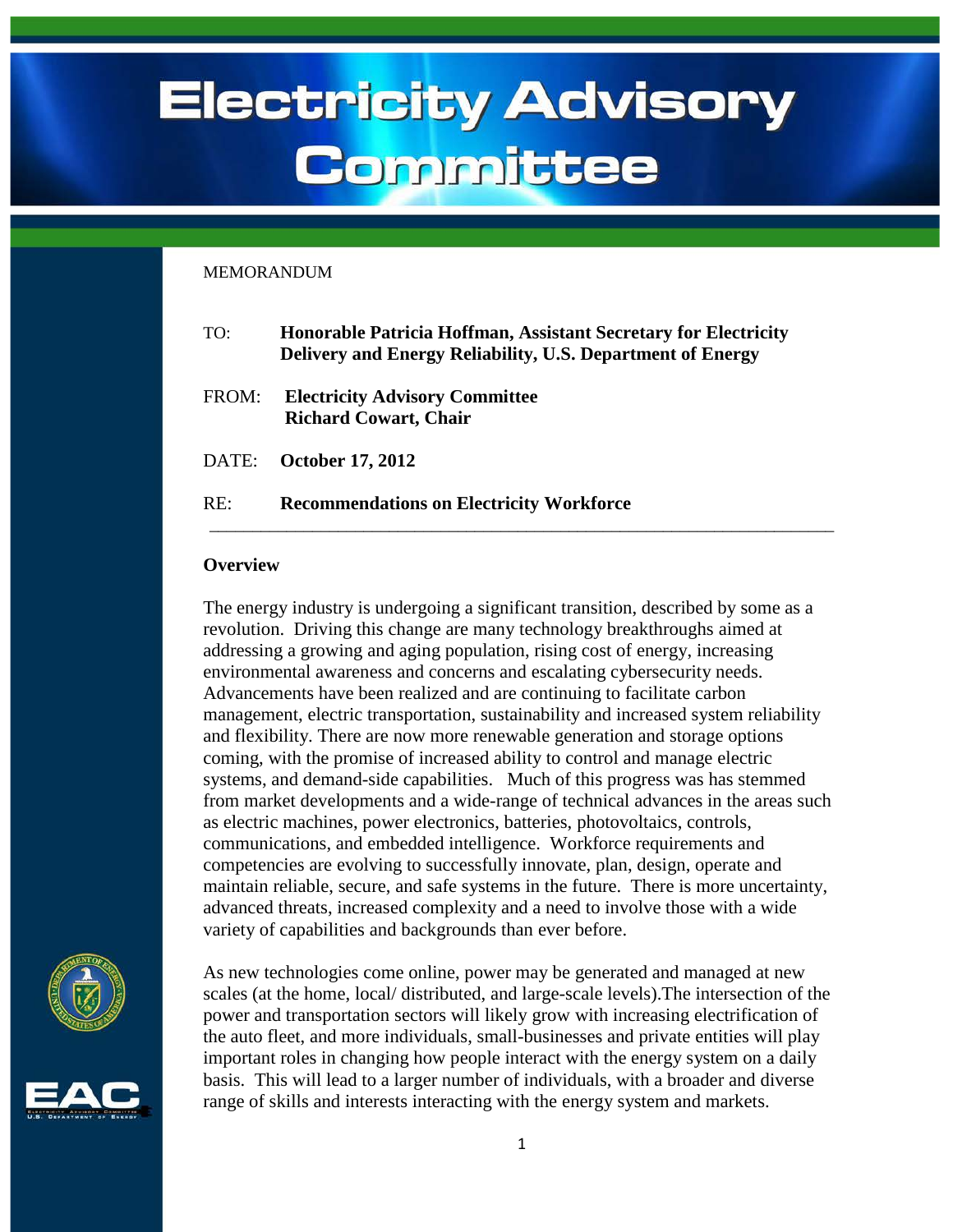The workforce that currently serves the industry is shrinking and continues to mature. According to the Center for Energy Workforce Development (CEWD) 2011 Gaps in the Energy Workforce Pipeline survey, the US electric and natural gas utility workforce dropped from 535,000 in 2009 to 525,000 in 2011 primarily as a result of reductions and delays in hiring due to the economy. While engineers slightly increased during this period (3.9%), the number of line-workers, technicians and plant operators all decreased. Whether this trend will continue is a factor of the pace of economic recovery, technology advances and productivity gains.

Further, the Electric and Natural Gas Utility workforce is maturing. The average age increased from 45.7 in 2006 to 46.1 in 2010: employees between the ages of 18-27 decreased while the number of employees age 53 and above increased over the same time period. The CEWD survey concluded that almost 62% of the industry has the potential to retire or leave for other reasons over the next decade. Furthermore, it concluded that 36% of the utility technicians and engineers (excluding positions in nuclear), may need to be replaced due to retirements or attrition by 2015. Because the electric system is so complex, the pending loss of related expertise needs to become a more significant planning consideration to ensure continued reliable operations.

In addition to changes in technology and an aging workforce, there will be significant investments in the grid over the upcoming years to modernize it, both by the power sector and by consumers who integrate new technology in their homes and businesses. EPRI has estimated \$338 - \$476 billion will be needed through 2030; the Brattle Group predicts the investment will be \$880 billion. This significant capital outlay and the types of investment being made will certainly increase the demand for skilled workers well beyond the levels needed in recent years.

NERC recognizes that electricity reliability is in large part dependent upon the workforce: reliability is at risk if the workforce lacks the necessary skills and knowledge or if workers are overtaxed by their responsibilities. Furthermore, the success of grid modernization will require a well-trained, professional workforce to build, operate, and secure it, as well as discover and implement innovations.

Across the industry, new technologies in training, computer usage and internet based simulations and delivery systems are meeting changes in talent management and career development head on. Prolonged economic difficulties have left many energy organizations resource short, with insufficient supply of ready internal talent to replace pending attrition in a timely fashion. Specifically, many energy organizations are finding themselves in situations where key positions historically filled from promotion are now increasingly difficult to source internally.

Another emerging Electricity Workforce challenge centers on the dearth of skilled cybersecurity resources necessary to support grid modernization and reliability. The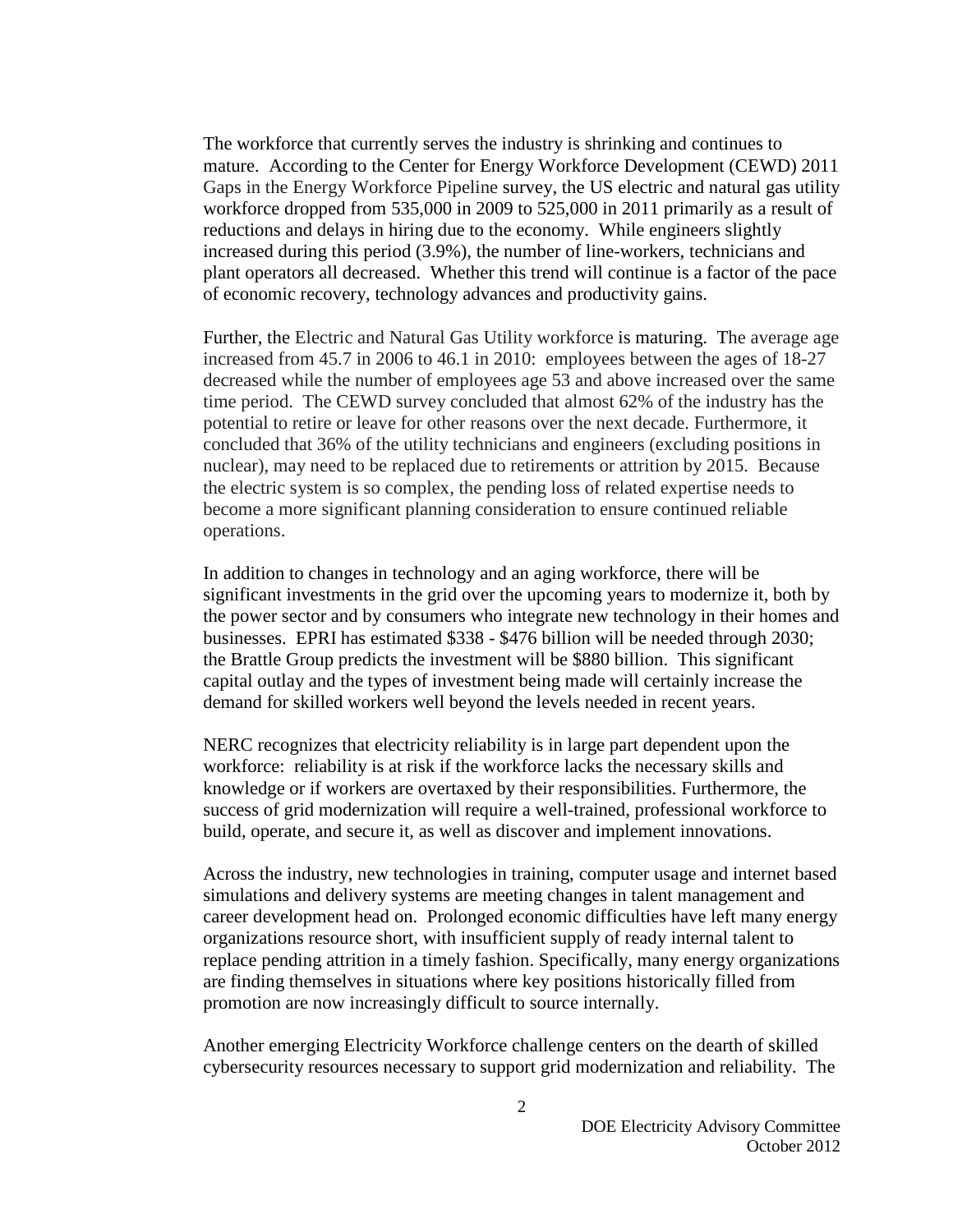Center for Strategic and International Studies (CSIS) captured the magnitude of these challenges in their November 2010 Report "A Human Capital Crisis in Cybersecurity" as part of the CSIS Commission on Cybersecurity to the 44<sup>th</sup> Presidency. According to interviews conducted with Jim Gosler, NSA Visiting Scientist and founding director of the CIA's Clandestine Information Technology Office, there are only about a 1,000 security specialists in the United States who the specialized to operate effectively in cyberspace however, the United States needs about [1](#page-0-0)0,000 to 30,000 such individuals<sup>1</sup>. These are the same security specialists who will be required to design network architectures, establish security processes and practices, and secure infrastructure design and operation that defend, monitor, and respond to cybersecurity threats facing the grid. As such, cybersecurity workforce development and maintenance must become a top priority to meet future needs and threats with the same level of urgency as non-cyber workforce requirements.

Some have said that Energy Technology (ET) will change the world more in the next 2-3 decades than Information Technology (IT) did in preceding generations. The convergence of Energy Technology (ET), Education Technology (EdT) and Social media hold the promise that the next generation of energy workers will be trained, developed and deployed as never before. However, it will take proactive and targeted government policy and actions to best catalyze that transition, and the recommendations in this paper indicate the measures that the Department of Energy (DOE) could take to do so.

Thus, this paper recommends that DOE's Office of Electricity Delivery and Energy Reliability (OE) continue its involvement with the electricity delivery workforce because doing so is critical to maintaining a safe, secure, and reliable electrical infrastructure to serve the nation's current and future needs. Efforts are needed to better understand the workforce implications of industry drivers such as retirements, technology advancements, and policy changes. OE actions are recommended to facilitate the development of necessary competencies and readiness of skilled workers.

This paper provides two categories of recommendations for OE, with the first category in section 1 of the paper, and the rest in section 2. The EAC believes that the first category of recommendations is relatively straightforward for OE to implement on its own, and that OE should adopt these recommendations before the second category. The second category of recommendations may be more challenging. Throughout the document, a background statement is paired with a corresponding recommendation. These strategies are listed in roughly the order of priority that the EAC recommends they should be pursued. We briefly summarized our work force recommendations as follows:

 $1$  "Cyberwarrior Shortage," https://www.npr.mobi/templates/transcript/transcript.php?storyId=128574055.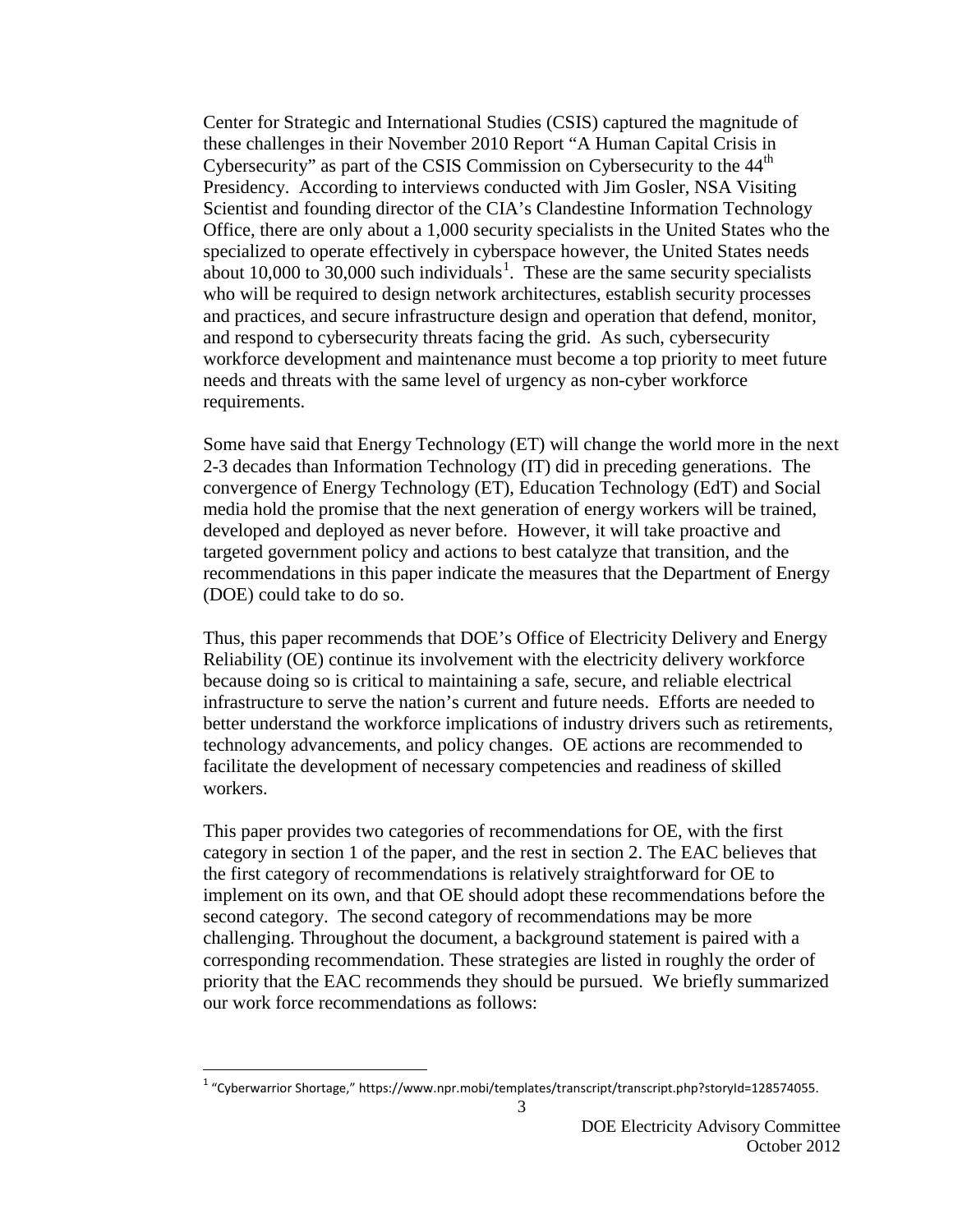#### First-Tier EAC Recommendations - Easier for OE to Implement

- 1.1 Identify scalable solutions from ARRA electricity delivery workforce training grants.
- 1.2 Identify workforce lessons from ARRA-funded smart grid investment projects.
- 1.3 Incorporate workforce elements in future OE technology development efforts.
- 1.4 Develop a set of criteria and a recognition program to acknowledge the best worker training and education programs at the state and city levels
- 1.5 Review current state of benchmarking / metrics on workforce needs. (Phase 1 of 2.1 below)

Second-Tier EAC Recommendations – More Challenging for OE to Implement

- 2.1 Facilitate regulator / industry dialog and establish metrics on workforce needs.
- 2.2 Increase coordination between NSF and OE to address workforce issues.
- 2.3 Improve coordination and communication with other agencies.
- 2.4 Perform workforce scenario planning.
- 2.5 Identify best practices to accelerate transition into the workforce.
- 2.6 Retain experienced workers.
- 2.7 Increase the visibility of career opportunities to build awareness
- 2.8 Develop an educational road-map that aligns with industry needs.

## **First-Tier Recommendations: Category #1 – Easier for OE to Implement**

## **Background #1.1: Identify scalable solutions from ARRA electricity delivery workforce training grants.**

The American Recovery and Reinvestment Act (ARRA) provided DOE with \$4.5 billion to fund projects that modernize the Nation's energy infrastructure and enhance energy independence. Of that amount, the OE awarded nearly \$100 million to 54 workforce training projects that will help prepare the next generation of workers to help modernize the nation's electric grid. The grant recipients estimate that the projects will train approximately 30,000 Americans.

The 54 projects are focused on two main areas – workforce training and curriculum development for community colleges and other institutions to train line workers, electricians and others. Curricula will also be developed for university-level programs in interdisciplinary power systems to give power engineers a better understanding of areas that they will need to address and the R&D challenges of the future – areas such as cyber security, policy, economics and IT. All projects were not to exceed 3 years; making a targeted project end date of September 2013. The awards were divided into three topic areas as described below.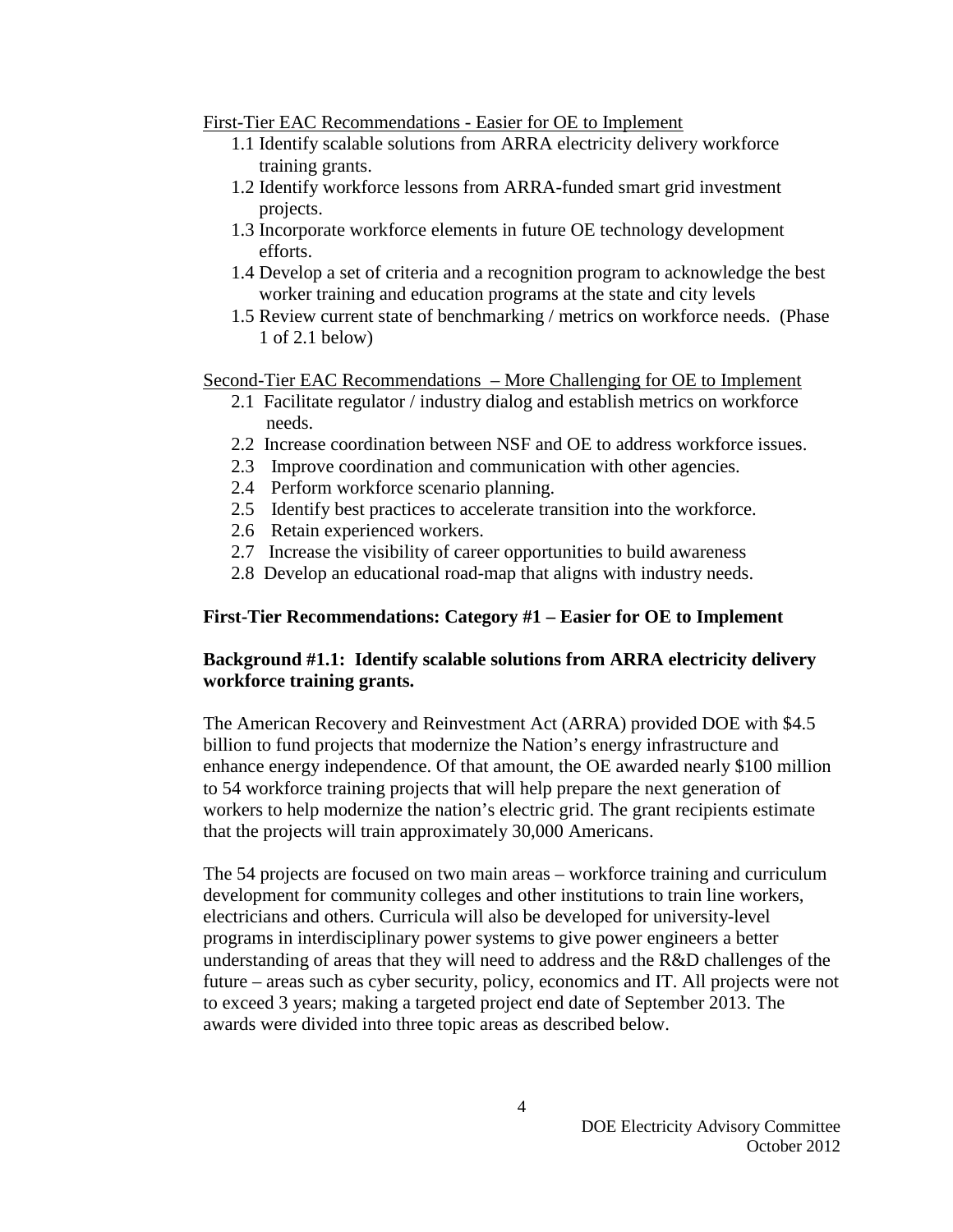# **Topic A: Developing and Enhancing Workforce Training Programs**

- 22 awards Totaling \$13,849,875
- Provides new strategies and programs for industry
- Addresses the entire electricity delivery system: transmission, distribution and electrical equipment manufacturing

# **Topic B: Smart Grid Workforce Training**

- 19 awards totaling \$54,820,263
- Targets power sector personnel directly related to smart grid
- Increases workforce capacity and capability of electric power companies and smart grid technology manufacturers
- Addresses skills shortages in a variety of power sector disciplines

# **STEPS: Strategic Training and Education in Power Systems**

- 11 awards totaling \$27,646,317
- Supports Colleges and Universities in developing new curricula
- Addresses building, operating, and maintaining a modern electricity system
- Courses target power electronics, information and communications technologies, policy, economics

## **Recommendation #1.1: OE should evaluate the ARRA electricity delivery workforce training grants with the objective of identifying scalable solutions and results to be distributed to the greater education community. Leverage the results of each project to the maximum extent possible.**

- In cooperation with the performers, disseminate results of the evaluation, lessons learned, materials, on-line resources, curriculum, competency requirements, Developing a Curriculum (DACUM) and learning objectives for developing curriculum, simulations, training activities, training delivery methodologies and any other knowledge developed using grant funding.
- Identify the competencies that each project was seeking to address and find out to what extent the projects' evaluations demonstrated achievement of those competencies.
- Ascertain the sustainability of the project/program without additional OE support.
- Assess the value of continued networking among the grantees and the OE support that would be required to do so.
- Determine how to make the results from the training grants available to the education communities, and whether broader networking should occur within the various education communities. Explore coordination with professional societies and associations.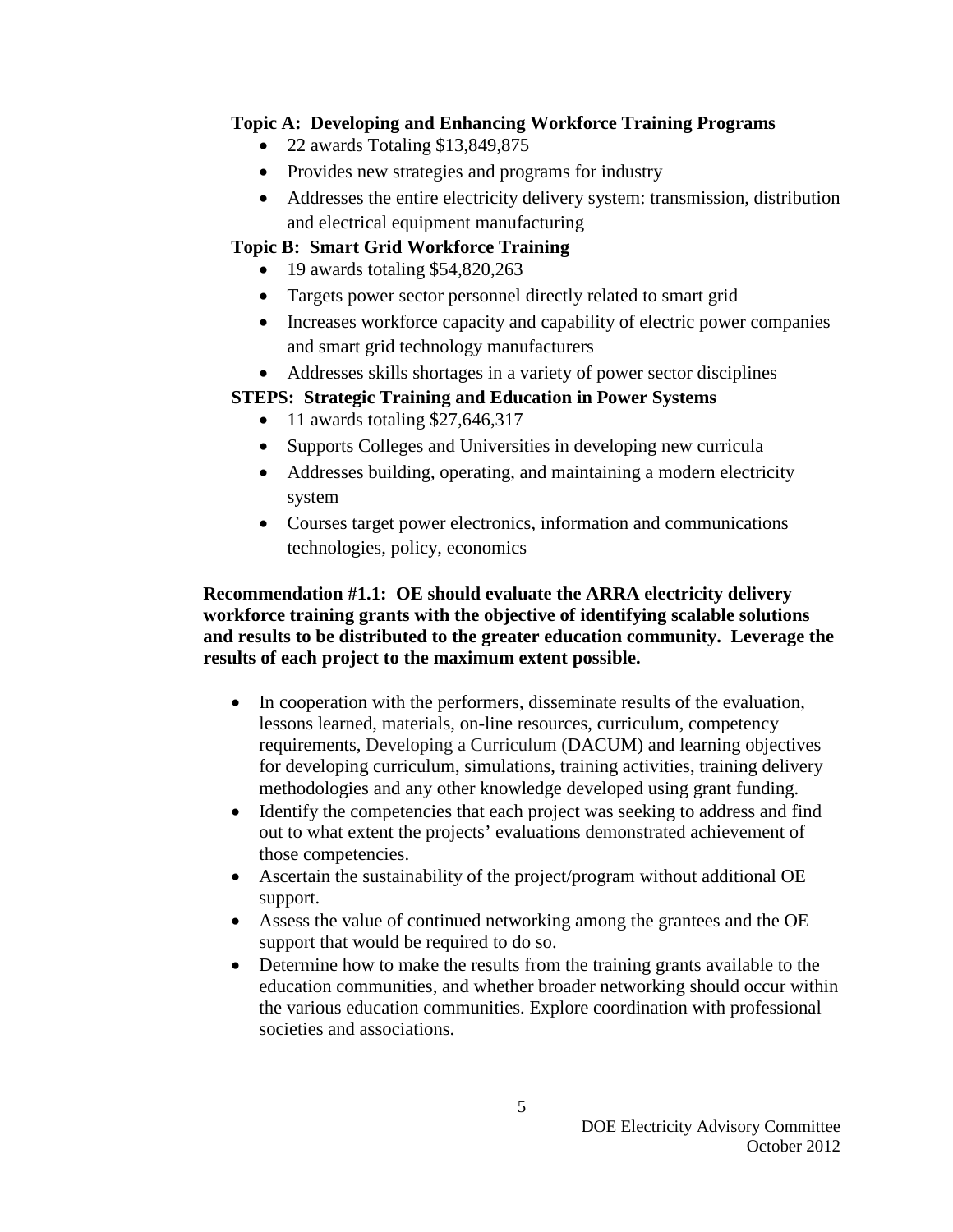Because these projects are nearing completion, the EAC recommends that OE act quickly to work with the award recipients to collect the necessary information, since it will be much easier to gain the cooperation of those involved while the projects are active. OE should make specific efforts to collect information on what worked well in these projects to develop real employment and hiring.

#### **Background #1.2: Identify workforce lessons from ARRA-funded smart grid investment projects.**

As authorized in the EISA (2007) and ARRA (2009) legislation, the DOE's smart grid programs (the Smart Grid Investment Grant Program and the Smart Grid Demonstration Program) are \$9.0 billion public-private partnership to accelerate investments in grid modernization. The Federal government's contribution to this initiative was \$4.0 billion from ARRA funds, with industry providing the rest. DOE selected 99 grant projects covering almost all states through a merit-based competitive selection process in the grant program. The smart grid demonstration program, consisting of another 32 projects, added another \$770 million in storage projects and \$876 million in regional projects to DOE's smart grid efforts. Many utilities and other organizations have spent billions in funds to match DOE grants, and on smart grid programs initiated without DOE support. These projects were initiated approximately three years ago and are in various stages of implementation with most scheduled to complete in two more years. There is an opportunity to understand the workforce skills, competencies and process enhancements that have been required to successfully implement these projects.

#### **Recommendation #1.2: OE should obtain feedback on workforce needs from smart grid demonstration and investment projects in order to successfully plan, install, maintain, and operate a high penetration of these technologies in the future.**

- Convene a panel to identify the workforce impact, to communicate successes and explore widespread deployment and use of the smart grid technologies of demonstration projects
- Link workforce impact (actual hiring) to results of workforce training grants to identify further potential for scaling training and curriculum solutions.
- Disseminate results.

#### **Background #1.3: Incorporate workforce elements in future OE technology development efforts.**

OE regularly invests in technology development as part of its mission. For technologies to successfully be deployed and scaled, it is critical that the workforce is trained to appropriately apply them. Often processes are also changed as a result of technology development, which can save costs, increase organizational efficiencies and impact the workforce competencies.

6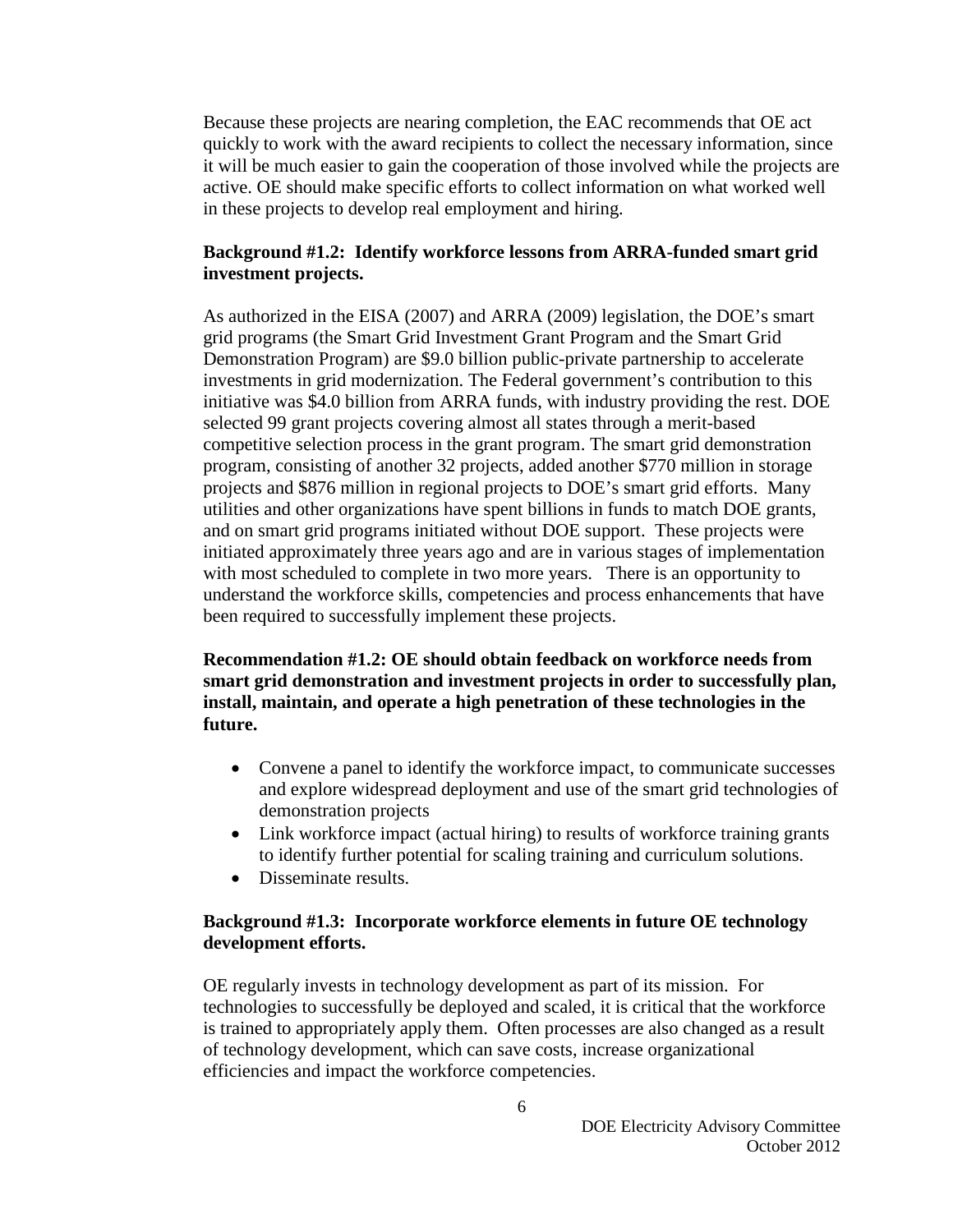Anticipating future workforce needs of the  $21<sup>st</sup>$  century electric grid community and future issues in the technology of training design and technology should be factors in designing technology research and development plans. New technology adoption by the electric grid could influence the type of workforce skills needed to design, build, operate and maintain the future electric grid infrastructure. For example, a research and development plan heavy in "smart grid" technologies should recognize a likely need for new electronic communications, computing and large data analytic skill for the electric grid. Conversely, an expected shortage in certain workforce skills could call for the development of new technology as surrogates for those particular workforce skills. As another example, an expected shortage of certain maintenance work skills might be met with the development of robotic or automated technologies. Similarly, some future "workforce" needs might be too dangerous for worker health and safety, such as outage prevention or more rapid outage recovery in extreme weather events; or beyond human capabilities, such as detecting, diagnosing and taking action in very fast operating situations. Again, a new technology might be the "workforce" solution, and web and mobile based training tools and just-in-time job aids may be found to be the most effective investments in training technology.

There are two aspects to consider regarding the integration of workforce and technology development needs. One is the impact that new technologies might have on the skill sets required for the future workforce. For example, the deployment of some smart grid technologies that lead to more system automation could require that the operators become less technician-like and more systems supervisory. The other aspect is the changing conditions that a future workforce might face in which new technology might be needed for economic efficiency, effective training, physical activities or workforce health and safety. An example might be faster system restoration in hazardous conditions that might call for the use of robots. Incorporating the competency requirements, processes changes and workforce efficiency improvements from technology adaptation is an essential consideration to forecasting workforce needs, training requirements and curriculum design.

OE has an opportunity to systematically collect workforce implications for each of the technology projects that are pursued. They also have an opportunity to factor the workforce benefits into the R&D portfolio decisions. By considering workforce aspects systematically in the R&D portfolio assessment, a process emerges to methodically define emerging workforce development requirements and continually apply criteria to technical development efforts to improve labor efficiency, "foolproof" designs, improve safety-related conditions and streamline operational activity.

#### **Recommendation #1.3: Incorporate workforce implication elements or statements in technology development, demonstration, and deployment projects funded by DOE going forward**.

7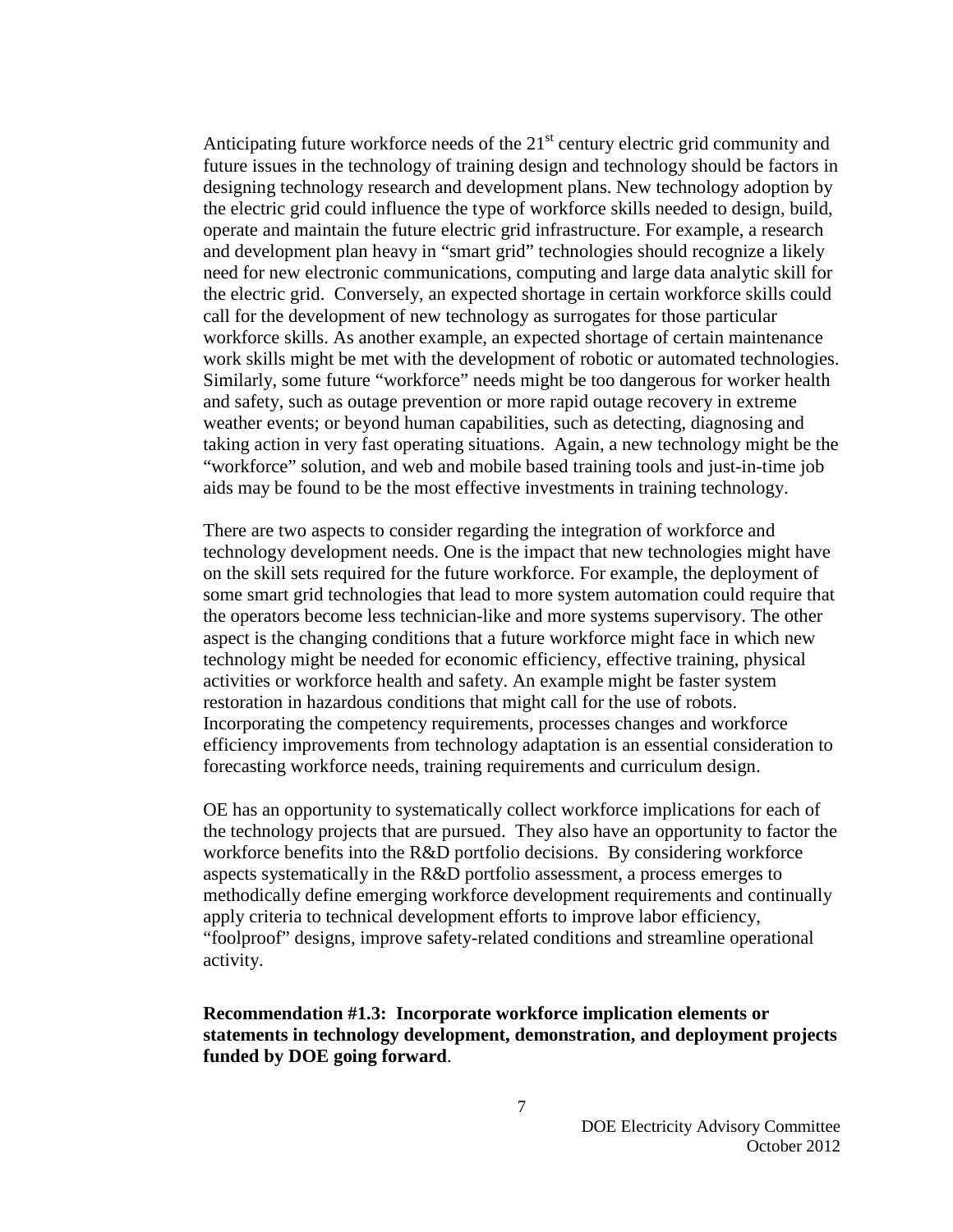- Implement a process to systematically identify workforce implications for all OE projects. Pilot the process within OE with the goal of implementing it across DOE.
- Coordinate within DOE and with other agencies (like NSF and DOL) to adopt best practices and metrics for identifying and recognizing high-quality programs that address workforce issues.
- Identify opportunities to improve workforce effectiveness and factor these into the planning and design of DOE R&D plans.
- Support Small Business by integrating distributive technology grants and programs (e.g. PV/EV – SBTTR Technology – SBIR Innovation Research programs) in a way to support small business growth and employment in small businesses related to Energy Technology.
- Identify application-oriented workforce development needs and the role that the National Labs should have in filling the gap. If feasible, pursue jointly to advance the skills of incoming and existing workforce ensuring that tools and skills are developed to incorporate technologies necessary for grid modernization.

## **Background #1.4: Develop an annual OE-sponsored recognition program on excellence in the state of power system education and training.**

There has been much publicity around the idea that many critical technical jobs remain open even as unemployment among veterans, college grads and experienced professionals remain too high. These reports make the case that employers need critical skills that are often missing in job seekers. Across the states, many utilities, colleges, universities and public power entities are already collaborating and cooperating in real time to build and develop programs to find solutions assuring workforce readiness. Some have been quite successful. This recommendation is to encourage those successful private public programs born out of collaboration and cooperation across the states be celebrated and communicated in a highly visible way to encourage more innovation, more cooperation and more success. While what works in Cincinnati may not work in Tucson, a DOE sponsored initiative that seeks successful efforts to tell their story will yield more than fell good PR – it may well provoke innovation in problem solving across communities to meet critical training and development needs.

Energy Organizations like educational institutions are often resistant to change – often for good reason. This recommendation creates a forum for those energy organizations, communities and educational institutions that have overcome barriers and resistance to change to share their success and broadcast what is working so others may learn from their stories.

## **Recommendation #1.4: Develop an OE-sponsored annual recognition program on excellence in the state of power system education and training for engineers, technicians and operators in power systems – perhaps called the OE**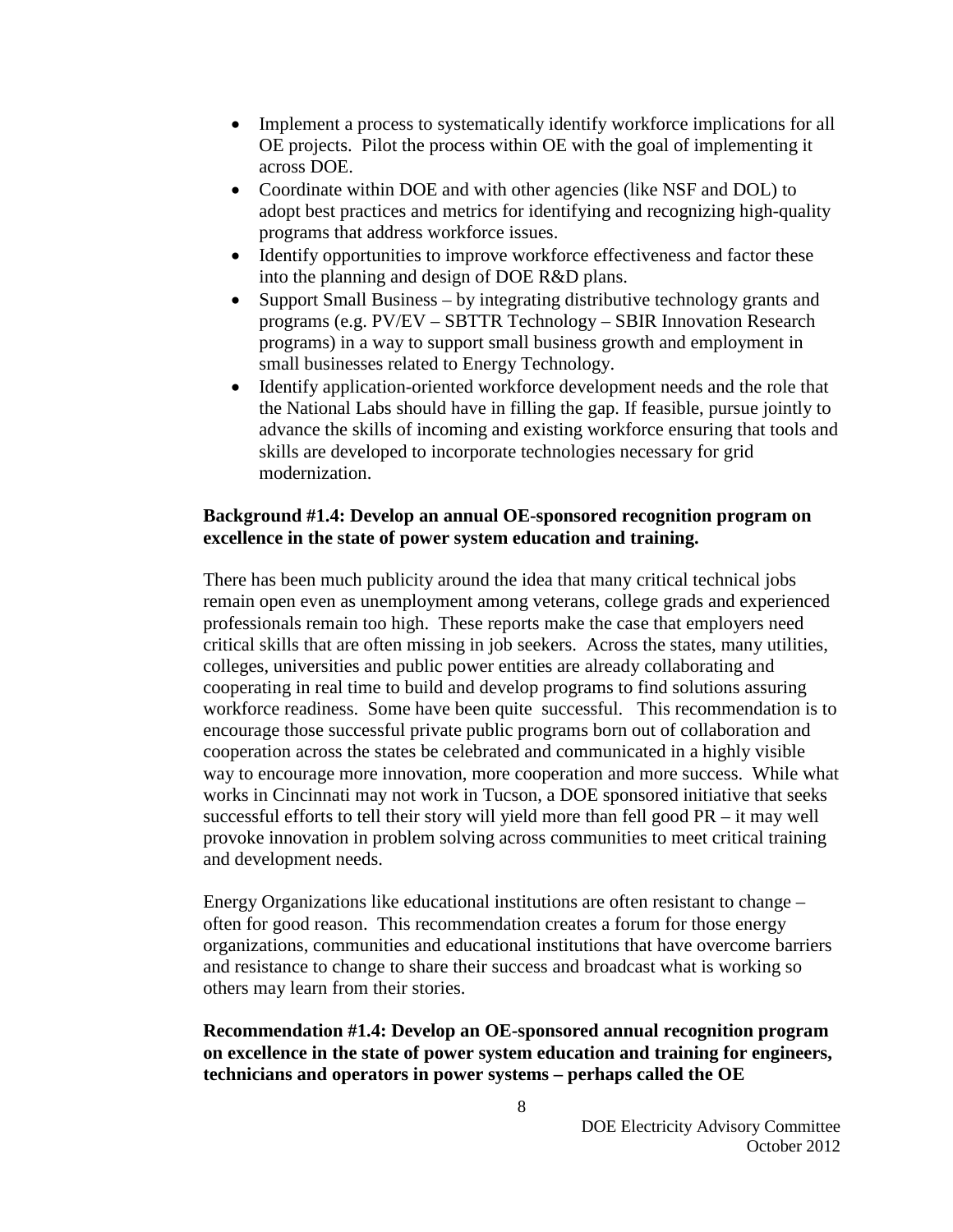#### **FARADAY Recognition Program. This program should seek out and celebrate excellence in private – public – educational institution partnerships**.

The DOE OE should establish a FARADAY Recognition Committee to establish the criteria, rules and a timetable for communicating and establishing this Annual Recognition program. This committee of industry experts, governmental representatives, academics, regulators, community leaders and practitioners will make recommendations for an event or series of regional events to celebrate the successes that pursuit of the FARADAY Recognition engender. These may take the form of a series of TED Talk like events in various regions of the country with a major event in or around Washington, DC. The Recognition Committee may seek out appropriate private or grant funding to reward winners and publicize success.

The criteria to be considered will include: the numbers of students/employees trained, and the numbers of veterans, disabled, graduates and unemployed developed for real energy roles. Some consideration may be weighed for extending jobs to women and minorities in non-traditional roles that break barriers and those programs that extend Energy Technology (ET) training into K-12 programs as well as higher level retraining for veterans and experienced mid-career professionals into energy careers. Time to readiness; costs, creativity and effectiveness of the programs; long term value and repeatability of success may also be considered.

#### **Background #1.5: Review current state of benchmarking / metrics on workforce needs. (Phase 1 of 2.1 below).**

Measuring the size, competency and need for the energy workforce is a complex undertaking that must take into account the uniqueness of the industry including the obligation to serve, the geographic differences in the deployment of energy generation, transmission and distribution, and the availability of workforce in every community in the country.

Workforce development activities are often viewed as a management prerogatives not needing the direct attention of regulators. Furthermore, new workforce development actions could necessitate increased workforce costs in the short-run so regulators not wishing to make decisions that raise costs are further motivated to not raise questions about the workforce development planning.

OE is uniquely positioned to facilitate discussions among industry, regulators and other government agencies on the implications of state and federal regulatory policies and on advances in technology that impact workforce development actions. Understanding current practices in measuring workforce is a critical step in identifying metrics that can guide regulators and industry in planning for the future workforce.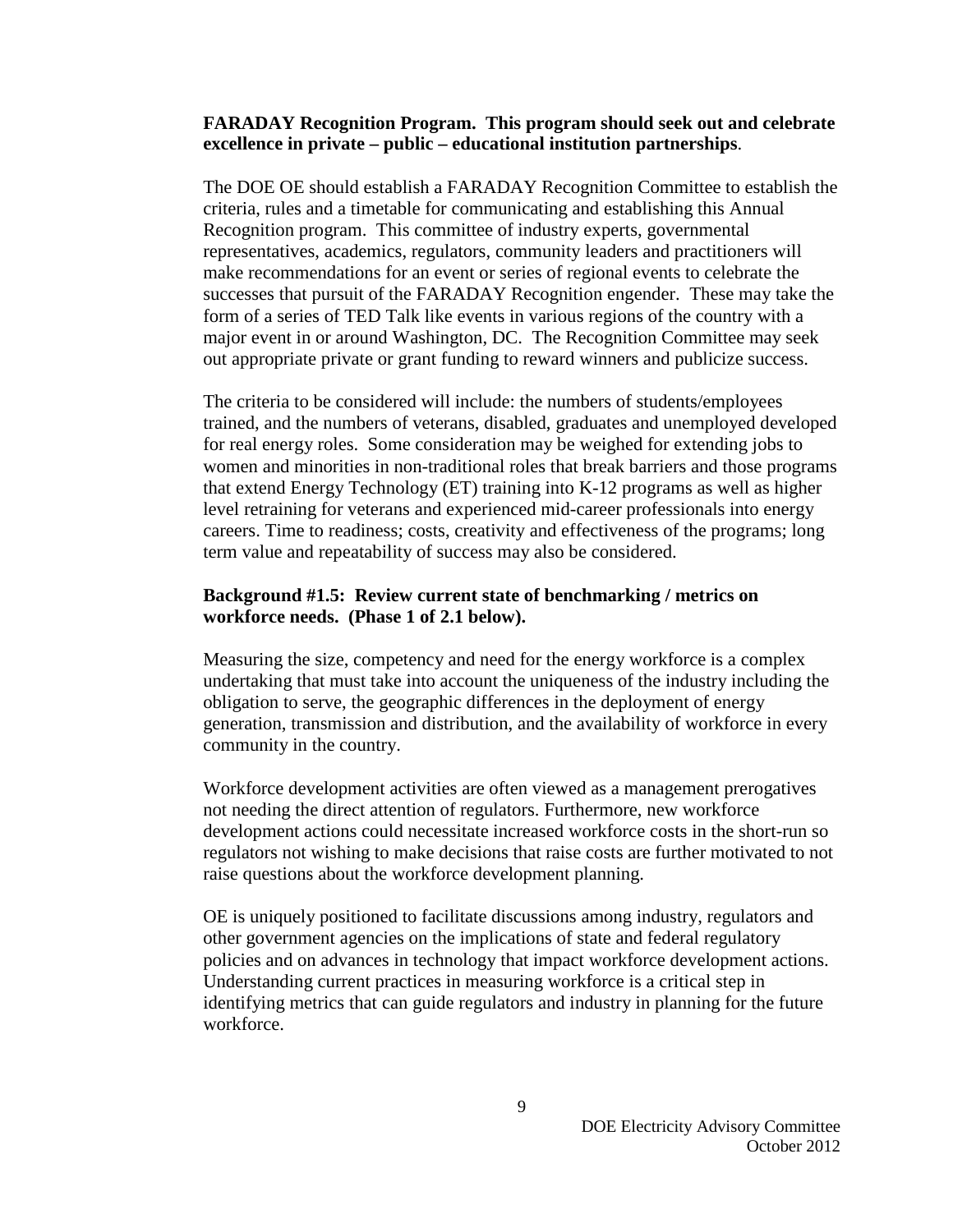#### **Recommendation #1.5:**

- Convene a cross functional group of experts to include industry, government agencies (DOL, DOE, NSF, DHS) and regulators for the purpose of reviewing current practices in workforce benchmarking and metrics
- Identify short and long term recommendations for OE consideration (Phase 1 of 2.1 below)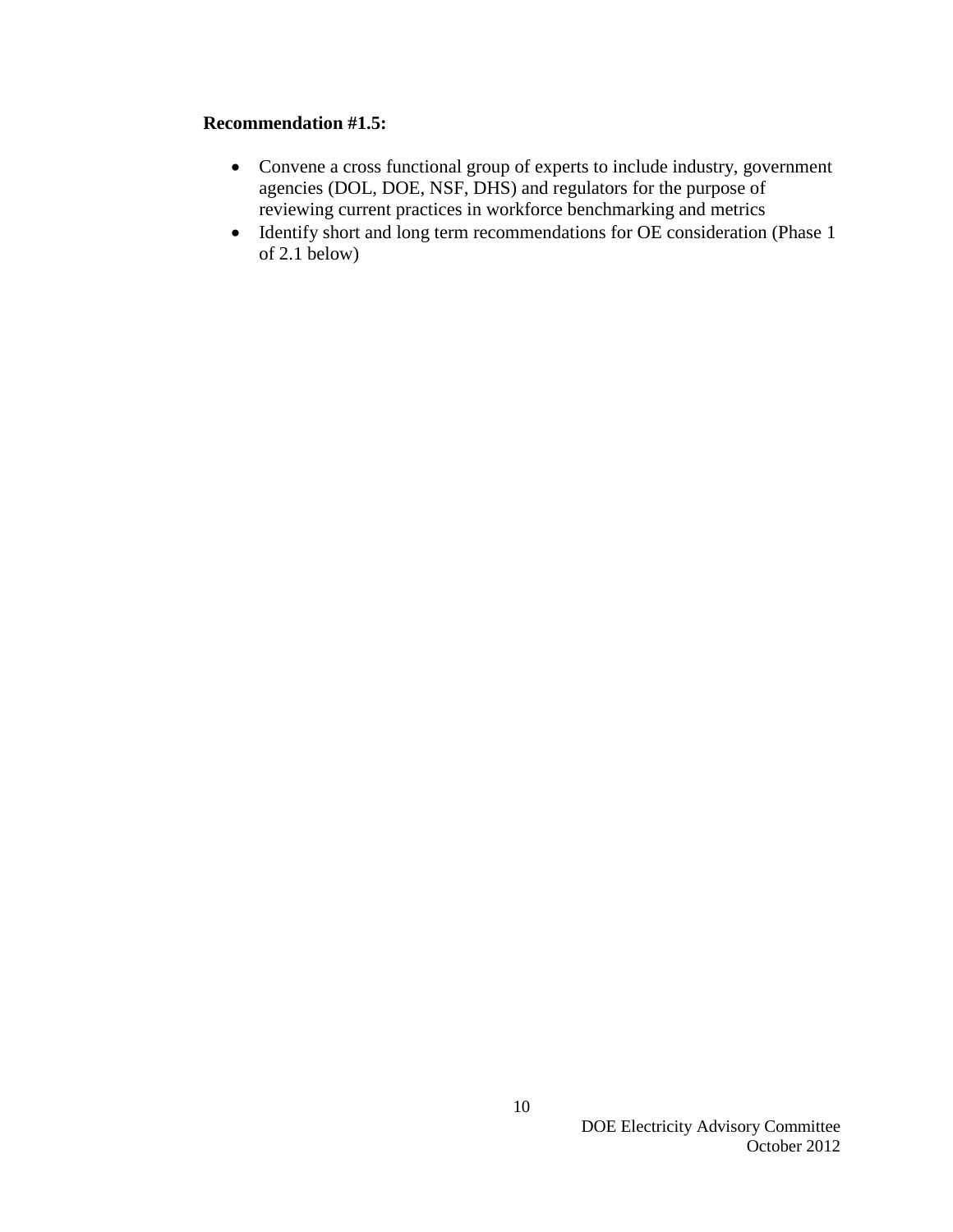#### **Second-Tier Recommendations: Category #2 - Recommendations That May Be More Challenging for OE to Implement**

#### **Background #2.1: Establish metrics on workforce needs.**

There is a workforce crisis coming that could affect customer services and costs so it is in the public interest that regulators increase their oversight of workforce development. For example, in its 2007 Long-Term Reliability Assessment, the North American Electric Reliability Corporation (NERC) stated that "*The loss of industry workers and their years of accumulated expertise due to retirements is a serious threat to the bulk power system reliability…*"

In 2010 webinar, the National Regulatory Research Institute (NRRI) asked some important questions:

- What are utilities doing to address these (workforce) issues?
- Are state commissions fully informed about (utility workforce) efforts, which have direct implications for the ability of utilities to provide safe, reliable, and cost effective services to customers?
- Do state commissions have the authority to inquire about these issues, the expertise to assess progress, and the ability to establish standards and assign consequences if performance falls short?

In January 2010, the NRRI published "Are Utility Workforces Prepared for New Demands? Recommendations for State Commission Inquiries" describing the regulatory authority for regulatory inquiries on utility staffing issues. In its February 2010 resolution entitled "Resolution on State Commission Involvement in Utility Workforce Preparations", the National Association of Regulatory Utility Commissioner's (NARUC's) Board of Directors endorsed the NRRI report and its emphasis on cooperative approaches that regulators and utilities can take in addressing future changes in the industry workforce. Information is needed on the status of actual regulatory inquiries and actions on utility workforce development actions along with discussions of what actions are needed to avoid the situation where regulators have to react to a crisis that has actually occurred. Reliability of is a fundamental focus of utility regulators and they need awareness of the relationship between the utility workforce and reliability to ensure that adequate resources are available to the utility for reliability-related personnel and necessary workforce development.

**Recommendation #2.1 Facilitate dialog among state regulators and industry on workforce needs, establish metrics and identify policies that facilitate necessary workforce development activities by the regulated companies.**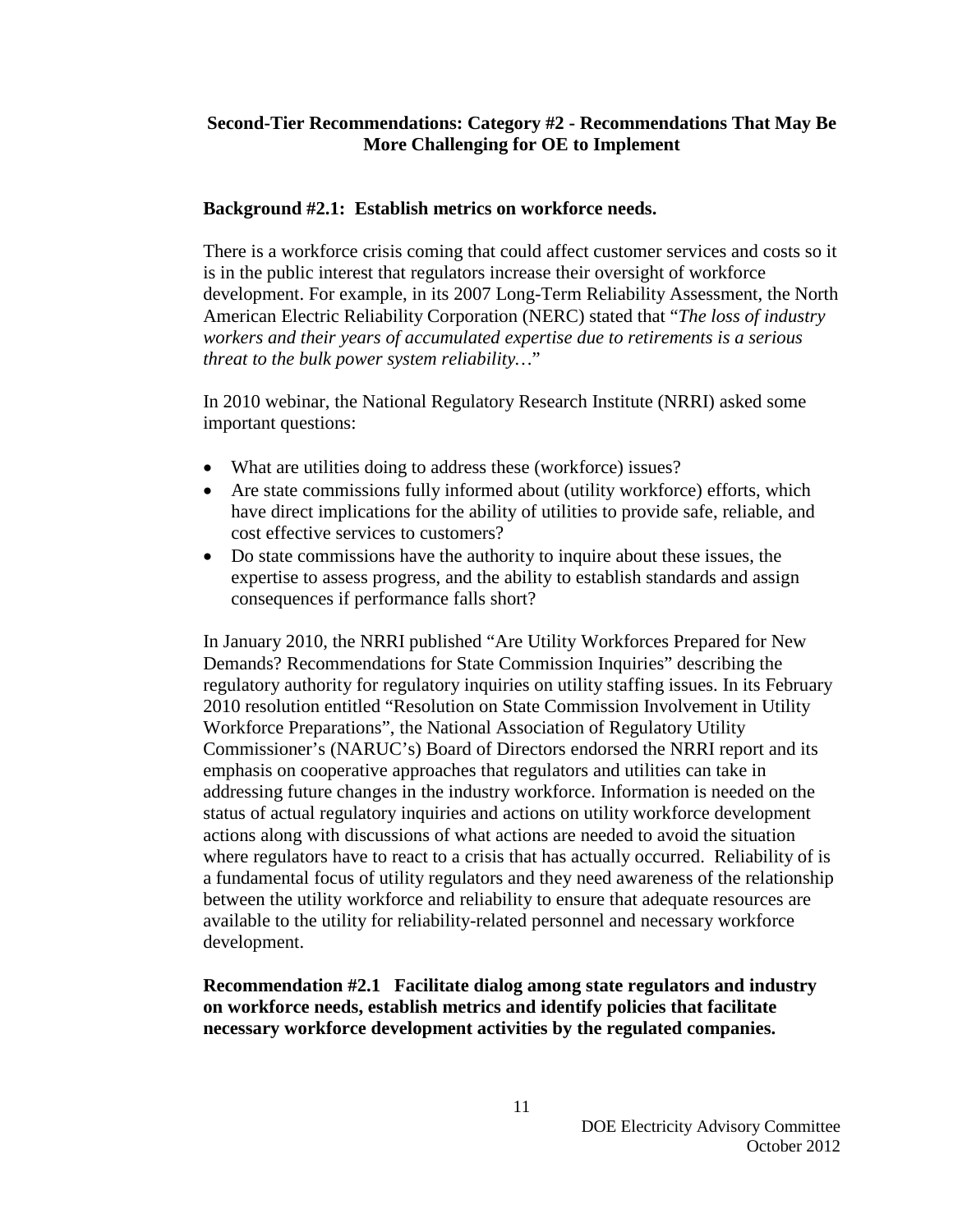- Develop a forum to educate regulators and compare best practices and use of metrics for hiring, retirements and other forms of attrition, based on stakeholder input, that will assist regulators, policymakers, educators, etc. in determining workforce needs to maintain reliability. Initially the focus should be on the workforce whose performance is most directly connected to reliability, such as operators, linemen, and planning engineers. Engage regulators through NARUC forums to educate and inform them of the metrics and supporting data.
- Work with the industry to create metrics to quantify the threat posed to the electric grid's performance by insufficient replacement workers, due to retirement or other attrition.
- Identify, with stakeholder input, those regulatory policies and practices that are directly or indirectly affecting a utility's ability to engage in best practices in workforce development, succession planning, education and training. Collaborate with stakeholders to explore alternative policies, practices and / or incentives, which could enhance or remove barriers to workforce development activities.
- To facilitate regulator / industry dialog, design and hold a workforce workshop for NARUC that creates situational awareness for state regulators. Use this as a platform to identify the information needed to convey workforce readiness to guide related policy development and develop a process to convey an on-going understanding of workforce preparedness.

#### **Background #2.2: Increase coordination between NSF and OE to address workforce issues**

The National Science Foundation (NSF) serves as the Federal government's principal steward of research and education across the broadest range of scientific and engineering endeavors. NSF integrates research and education to support the development of a world-class scientific and engineering workforce as well as nurture the growth of a scientifically and technologically aware public. There are several programs at NSF that have some grantees with research interests in power and energy and thus the students they educate will be prepared for the power and energy sector. The best example of this is the Energy, Power, and Adaptive Systems (EPAS) program, which specifically emphasizes research in electric power networks and grids. For other programs that focus more broadly, there are typically a few grants at any given time in the power and energy sector. For example, there are programs that focus on human resource development in general, for example the Graduate Research Fellowship Program (GRFP) and the Research Experiences for Undergraduates (REU) program, where NSF supports students in a broad range of science and engineering disciplines.

There are also programs that focus on curriculum and program development such as the Advanced Technology Education (ATE) program aimed primarily at two year institutions, and the Transforming Undergraduate Education in Science, Technology,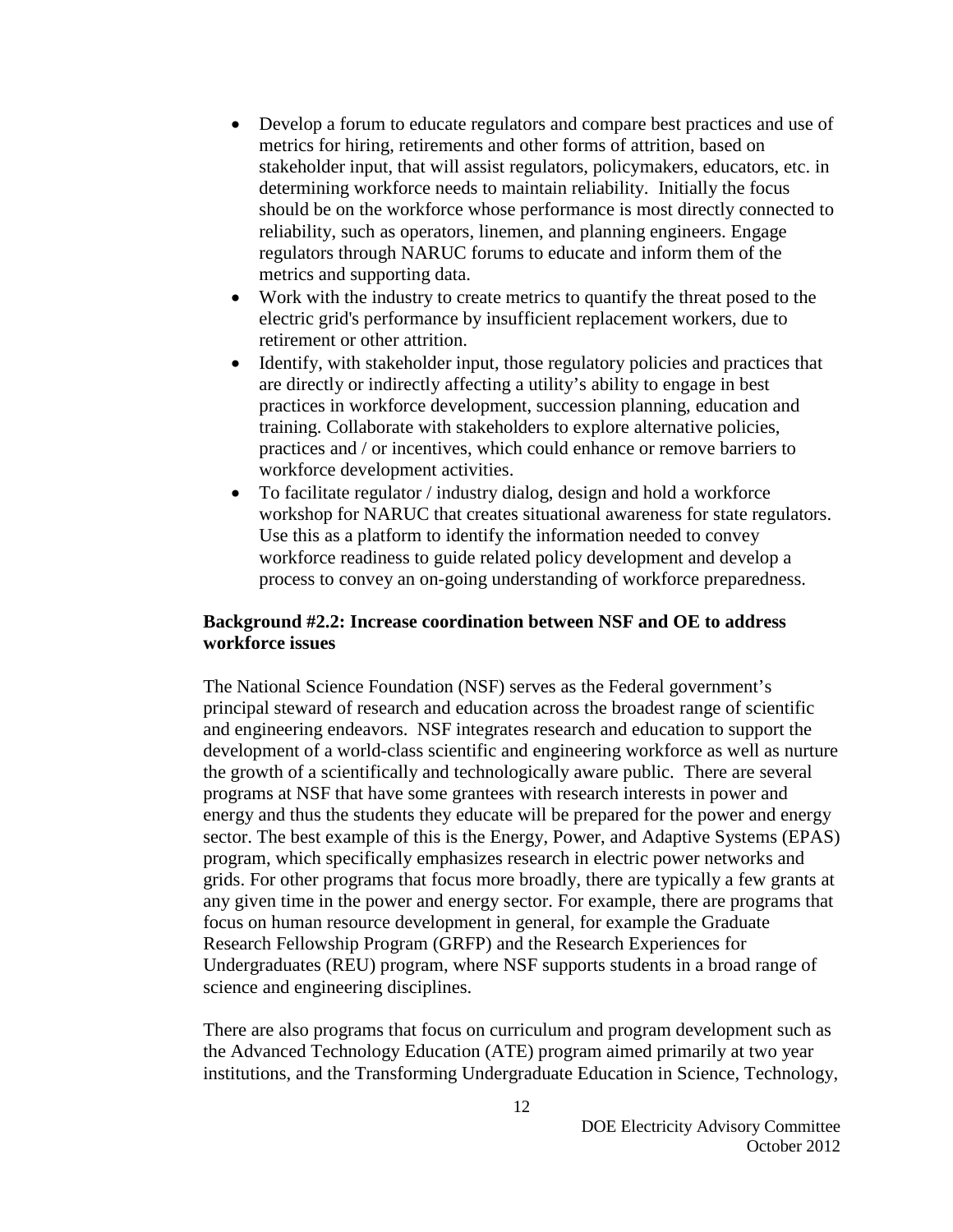Engineering, and Mathematics (TUES) program to improve the quality of undergraduate curricula and programs. In addition, there is the Engineering Education program that supports research in education methodologies and pathways as they relate to engineering. There are also Centers programs, such as the Engineering Research Center (ERC) program and the Industry/University Cooperative Research Center (I/UCRC) program to support a larger community of researchers and students to conduct research on a complex topic in an interdisciplinary environment. Two of the currently funded ERCs, including one cofunded by OE, and two of the I/UCRCs, focus on electrical transmission and distribution research. Within DOE, EERE is funding new technology integration efforts in generating technologies (solar, wind, geo, biomass, industrial cogeneration, etc.), storage technologies (hydrogen, batteries, etc.), energy efficiency, demand response and transportation (vehicle technologies). Multiple offices in DOE including EERE are also supporting NREL's ESIF (Energy Systems Integration Facility) that can potentially coordinate to support workforce development efforts.

## **Recommendation #2.2: Increase coordination between NSF and OE to address workforce issue.**

- Understand the linkage of research funding grants and university education efforts for workforce development. Can university research grants be better leveraged to impact workforce development?
- Explore possibilities to fund or co-fund proposals submitted to existing NSF programs that support OE interests. In this way, existing NSF programs and merit review and grant administration processes can be leveraged.
- Make lessons learned from NSF and OE grants in curriculum development and engineering pedagogy widely available.
- Continue collaboration on grid-related Engineering Research Center and other Center education efforts to find lessons learned / best practices.
- Ascertain issues that may exist in increasing the number of community college students who pursue power and energy engineering courses at a university

#### **Background #2.3: Improve coordination and communication with other agencies.**

There are opportunities to develop cooperation and sharing of information between federal agencies and also at the state level. For example, there are existing crossagency working groups that could potentially incorporate a subgroup on workforce development. One example is the Interagency Advanced Power Group (IAPG), a Federal membership organization initiated in 1958 to facilitate exchange of information in the area of Advanced Power at the technical level of research and development programs in the member organizations (Army, Navy, Air Force, NASA, DOE, and NIST). The purpose of the IAPG is to increase effectiveness of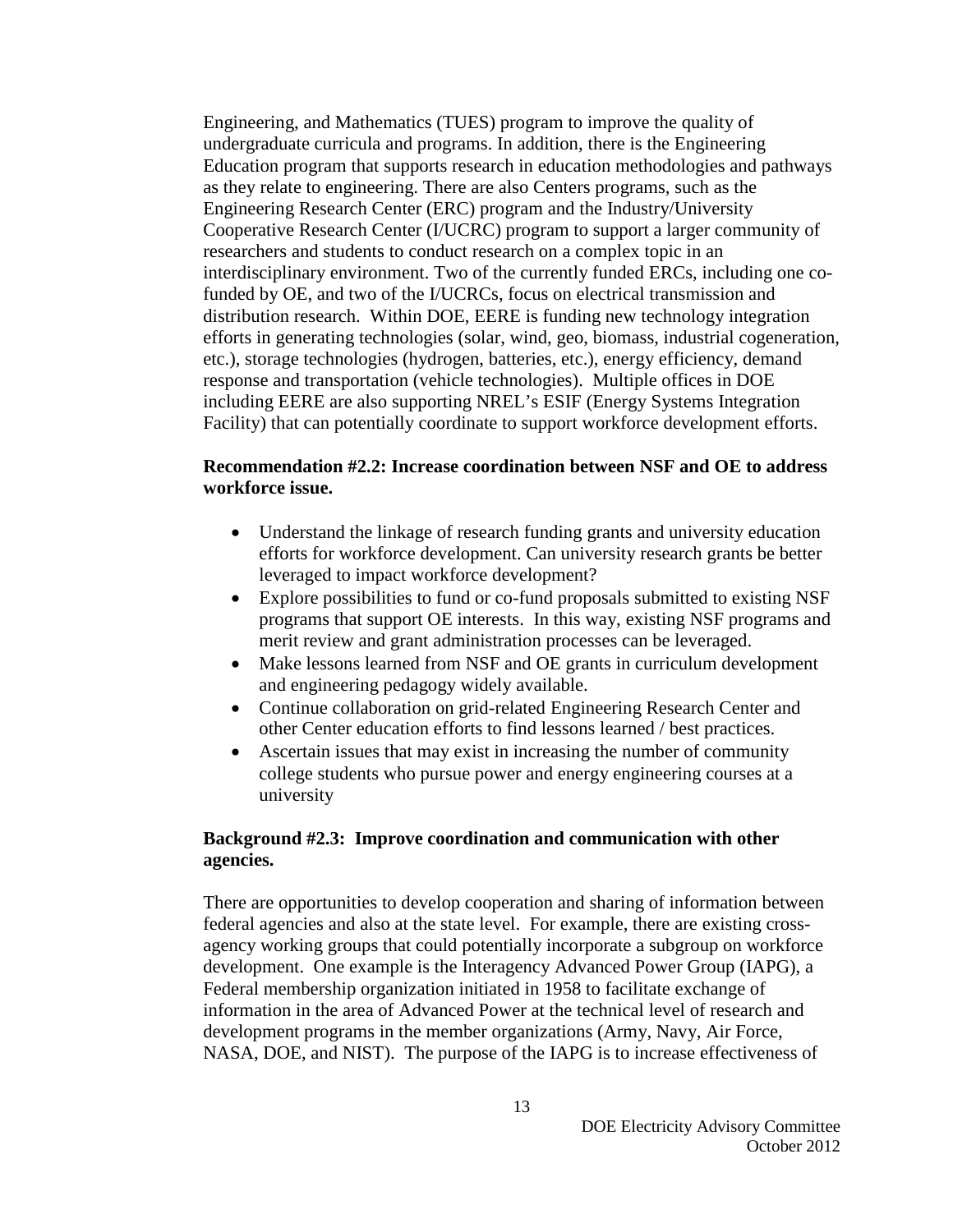research efforts by sharing information, avoiding duplications, and identifying gaps. This could be extended to include workforce issues.

The tracking and associated demand requirements for power and energy workforce are often lost in the Department of Labor and Department of Education. The number of people required to educate, train and build, operate and maintain the electric infrastructure has not been uniquely highlighted through SOC codes, perhaps because this labor pool is not of the size to command attention for this critical resource. The CEWD survey has been useful at understanding the workforce changes for electric and gas utilities in the US (see section 2.6) and yet, as an industry there is very little information on the trends for service providers, manufacturers, contractors, and other related groups. Without this information, it is very difficult to identify trends for utility insourcing / outsourcing and quantify the manufacturing workforce needs both of which are needed to build a case with tangible actions to balance workforce supply and demand.

OE is ideally positioned to work with the Department of Education and the Department of Labor to re-define the SOC codes, which occur every ten years, so this critical workforce can be tracked. This information will be useful for scenario planning, competency development, and implementing efforts to balance the supply and demand to meet electricity delivery workforce needs. OE can also convene agencies to track workforce changes, develop appropriate curriculum and share best practices so programs and initiatives can be leveraged.

#### **Recommendation #2.3: Improve coordination and communication with other agencies at the federal and state levels and with other schools to leverage research, share programs / curriculum, track trends and balance the workforce supply and demand to meet electricity delivery needs.**

- Leverage existing working groups in the electrical power and energy area, such as the IAPG, as opportunities to discuss and coordinate workforce needs and initiatives as a part of regular meetings.
- Establish a standing cross-government working group, formed through Memoranda of Understanding between the participating agencies, with the primary purpose of sharing best practices, lessons learned, and current initiatives related to electrical energy workforce development. This group would meet regularly (e.g. quarterly). In addition to OE candidate agencies, include the Department of Labor, Department of Education, Department of Defense, NSF, DHS and others with interests and/or programs in workforce development.
- Partner or provide information to state Departments of Commerce / Economic Development, higher education, Labor, etc. so that states can develop and integrate recruitment, training, employment placement programs in concert with electric utilities and community colleges.
- Sponsor a joint workshop to share lessons learned, identify collaborative activities and make initiatives transparent across agencies. Consider developing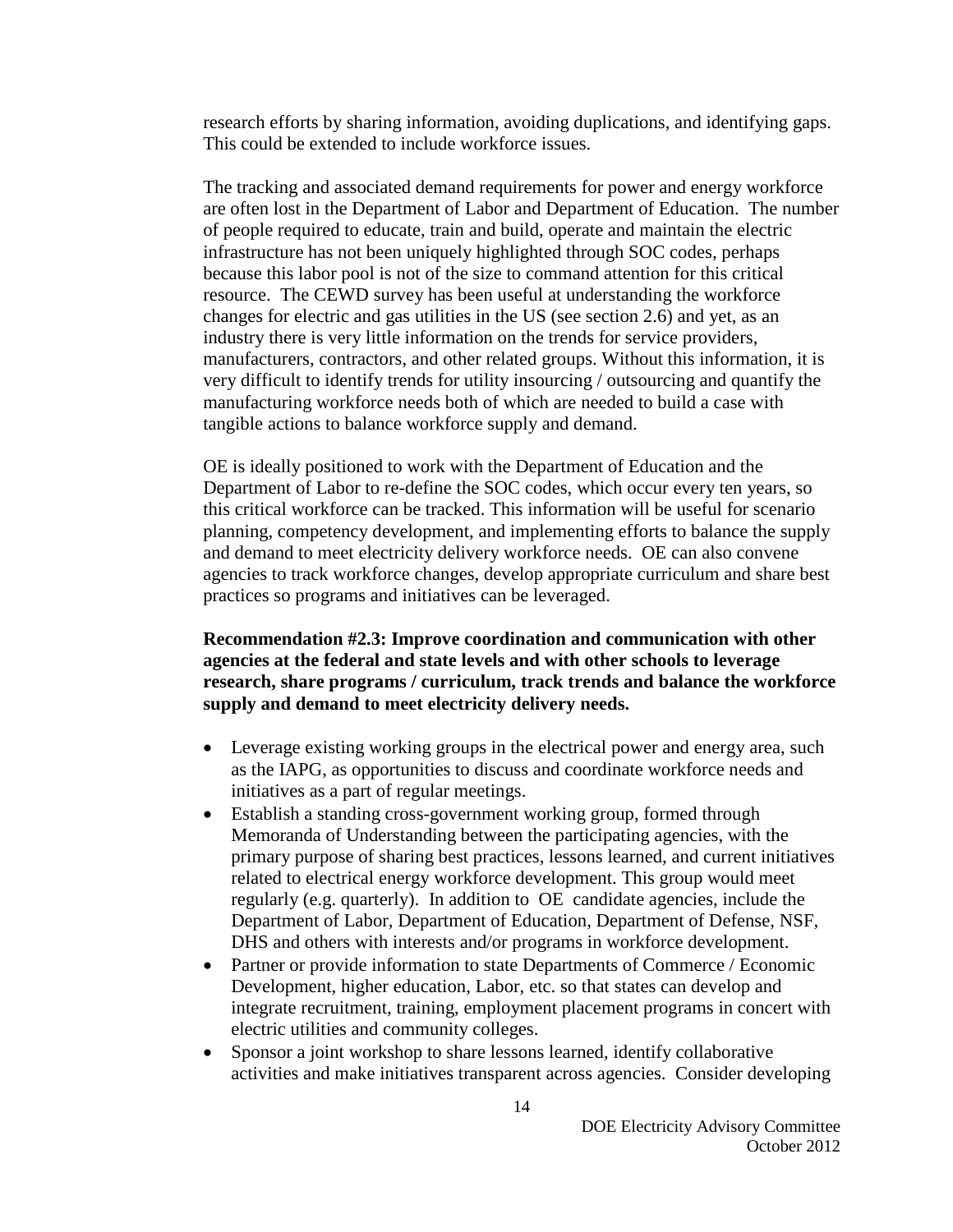a best practice matrix to make programs and initiatives more transparent and visible. Seek opportunities to leverage and consolidate where feasible using web based methods like TED talks to publicize successes.

- Advocate the use the Energy Industry Competency Model developed for the skilled trades to create programs that will reduce the skill gaps in applicants and provide quantifiable benefits to the companies.
- Adjust the SOC codes to increase the visibility and measurement capability to better understand risks, improve forecasting and better predict industry demands.
- Assess and develop a K-12 program consistent with National efforts at new CORE Curriculum efforts by 46 states with secondary and post-secondary programs that are specific to developing interest in and competencies for skilled energy positions, and explore innovative ways of publicizing and piloting this work.
- Develop an initiative with the Departments of Education and State Departments of Education encouraging Utilities and Public Power entities to sponsor, support and provide leaders and judges to Science Fairs in K-12 in school districts across the country focused on Energy Technology.
- Collaborate with others to understand the development of energy-related education offerings such as EPRI's Energy Systems Engineering Institute Program. An input to monitor this activity is through the IEEE Power & Energy Society's annual Power Engineering Education Committee survey data which captures power system and energy-related higher education offerings. This can be used to understand trends for related curricula, faculty demographics and enrollment in the United States.
- DOE engage with DOD and higher education to determine how military certificate training translates into traditional academic degree programs.

## **Background #2.4: Perform workforce scenario planning.**

Forecasting the longer term development needs for the workforce for the electric grid depends on how its infrastructure and operating requirements will change to meet the needs of future electricity users, markets, regulators and the like. At the moment, the future beyond the next few years is quite uncertain. There are a number of drivers for change facing the electric grid owners, designers, planners and operators, some of which are particularly influential and uncertain:

- What new technologies will be developed and commercialized, and which ones will and can be adopted by the electric grid industry for operations and training?
- How will tariff regulations and market forces affect energy and demand market structures and practices, and grid operations?
- How will siting and permitting processes affect how much and what kind of new grid infrastructure will be built?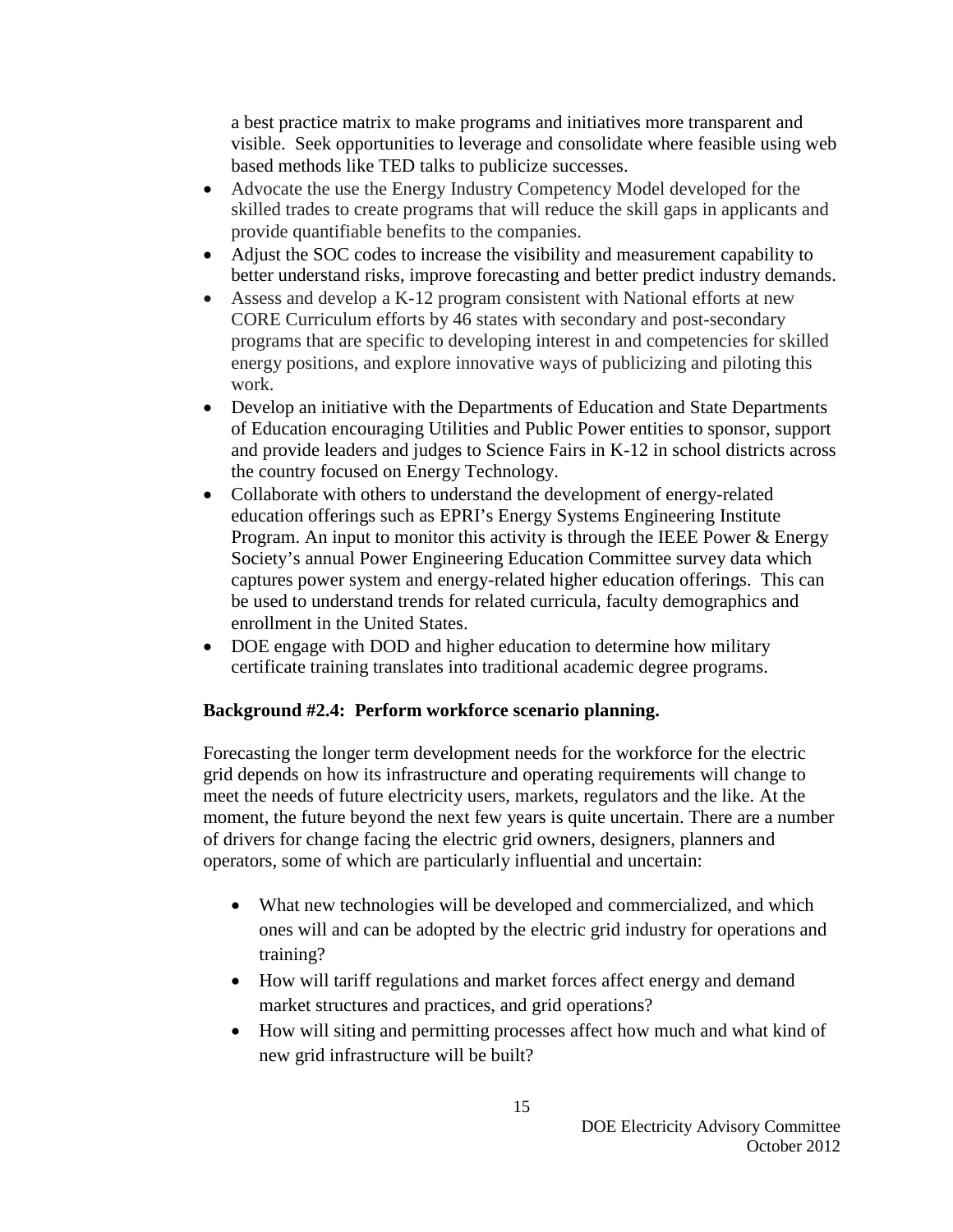• How will requirements for environmental protection affect not only the design and operations of the electric grid per se, but the type of generation and end-user services it will have to provide?

In responding to these and other drivers over the next decade or so, will the electric grid architecture be just more of the same, or become radically different? The answer will determine the type and size of workforce needed.

Given this great uncertainty, a deterministic approach to forecasting and planning longer term future workforce development is not particularly useful. It's likely to be wrong. In this type of circumstance scenario planning can be helpful in facing a very uncertain future. Scenario planning develops plausible "stories," or hypotheses, about the future in which today's decisions can be tested. They highlight risk and opportunities of strategic issues. They are not predictions or strategies for the future. [Source: "Plotting Your Scenarios," Jay Ogilvy and Peter Schwartz, Global Business Network (GBN) a Member of the Monitor Group, 2004.]

Scenarios are tools for better understanding and preparing for the future. They might be used for:

- Corporate or institutional learning
- Testing robustness of strategies
- Generating ideas for strategies
- Identifying plausible disrupting events and discontinuities
- Integrating team based simulations in effective readiness and preparedness events
- Identifying key "sign posts" of what future is evolving

Scenario planning is recommended for any group, e.g., DOE, DHS, developing plans for regulations or investments regarding workforce development for the electric grid of the 21<sup>st</sup> Century.

**Recommendation #2.4: Convene a group to do workforce scenario planning utilizing the tools that are available to improve the understanding of workforce risks given the inherent uncertainty. Results will be useful to communicate challenges and plan mitigating strategies. This effort could be done in conjunction with the Department of Labor, Department of Education, NSF, DHS and other interested stakeholder groups.**

## **Background #2.5: Identify best practices to accelerate transition into the workforce.**

There are large pools of individuals, such as military personnel and engineers without knowledge of power systems engineering, who could contribute sooner to meeting workforce needs if programs for accelerating their education on electric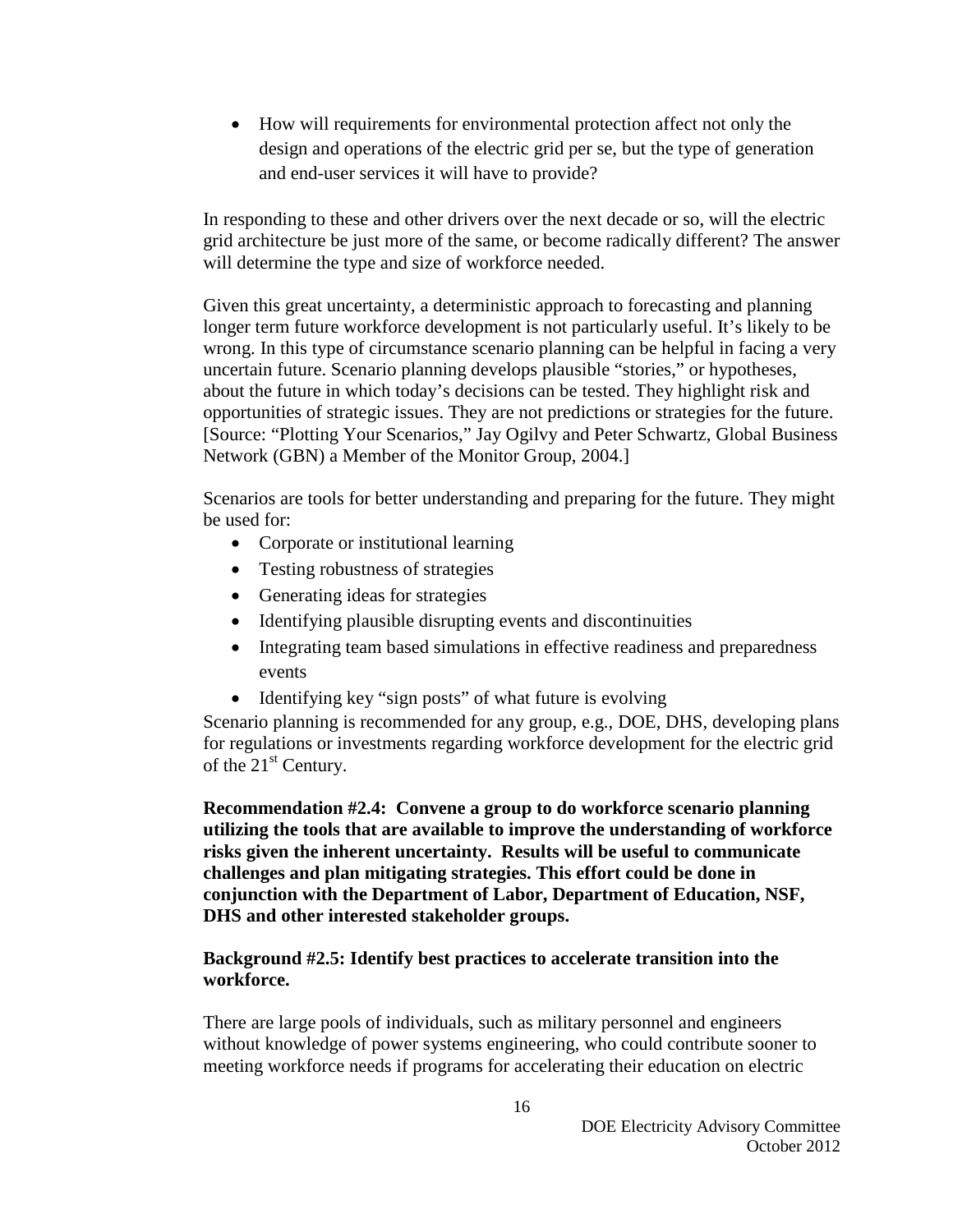power workforce skills could be more widely available at the Joint Force Staff College, Military Academies and Military Operational Specialty/ technical schools, community college programs and/or advertised such as by adult career counseling. These individuals could enter the workforce more ready with relevant job performance skills and abilities that reflect higher levels of performance ability than entry-level workers. The leadership of the IEEE Power and Energy Society and IEEE-USA often hear from engineers, many of whom are unemployed or underemployed in other disciplines, asking how they can become qualified for jobs in power engineering. At the same time many industry professionals admit it takes years to make new college educated engineers effective in utilities. Moreover, while there are existing programs addressing retraining needs, it appears that many individuals are having difficulty finding them, and the best practices in accelerating the transitions to electric power jobs are not well known.

## **Recommendation #2.5 Identify and embrace best practices that effectively accelerate the transition of mid-career professionals to meet industry workforce requirements.**

- Identify best practices for re-training that have proven beneficial for transitioning military personnel into the workforce that accelerate transitions to electric power industry jobs
- Create a best-fit mapping of careers that are outside the industry to those that are needed in side. Where re-training is needed, and/or barriers are identified they should be noted.
- Identify lessons learned in retraining programs for military personnel and celebrate victories in public TED events.
- Identify industry leaders in recruiting veterans and students, and in retraining the long term unemployed, and celebrate successes though regional forums like TED events.
- Industry leaders will be needed to innovate and facilitate the business changes that are a result of grid modernization, new technology adaptation, and shifts in operational paradigms. Efforts are needed to define what is needed to effectively assimilate leaders from other industries and the military into the power and energy industry.

#### **Background #2.6: Retain experienced workers**

Over the past six years, the Center for Energy Workforce Development (CEWD) has conducted four workforce surveys for the Electric and Natural Gas Utility Industry to identify the impact of an aging workforce and the need for replacement of critical Generation, Transmission, and Distribution positions. The survey results are used to assist the industry in better targeting its efforts to recruit and train potential jobs candidates to fill positions and more accurately define the scope and timing of education offerings that will provide the supply of applicants for the future workforce demand.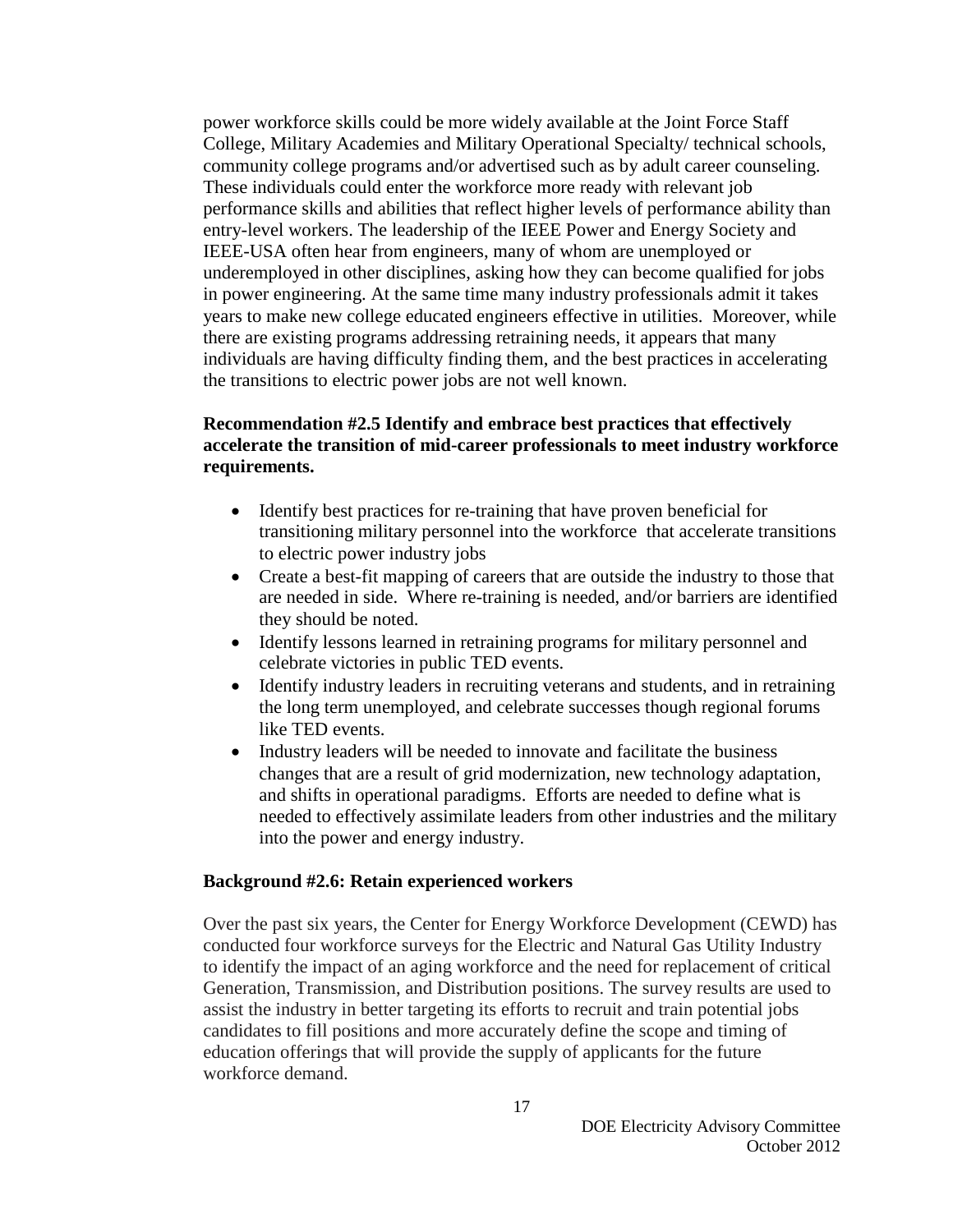The 2011 CEWD Survey findings noted that the workforce continues to mature. Over the next decade, almost 62% of the industry has the potential to retire or leave for other reasons. For those positions considered critical by the industry, skilled utility technician and engineering (excluding positions in nuclear), the analysis indicates that by 2015, 36% may need to be replaced due to potential retirement or attrition, with an additional 16% to be replaced by 2020. Furthermore, workers who could retire are continuing their employment longer in part due to the economic downturn. Based on current retirement assumptions, approximately 9%, or more than 18,000 employees, are considered "Ready Now" and could retire at any time.

In many cases, experience and specialized workers retire and quickly return to the workforce through alternative means via contracting or through service organizations. This contribution has proven extremely valuable, though it is difficult to track and is not conducive to building a sustainable, long-term supply of competent talent. The industry would be best served if these experienced employees would delay their retirements while companies are encouraged to hire incumbents, effectively transfer knowledge and mentor new employees.

**Recommendation #2.6: It is recommended that OE focus on strategies to retain the experienced and specialized workforce demographic to delay retirements, develop skills, transfer knowledge and facilitate mentoring relationships as needed to meet industry needs. In doing so, there will be a greater ability to balance the supply and demand of workers while providing necessary crosstraining and knowledge transfer for incumbents.** 

#### **Background #2.7: Increase the visibility of career opportunities to build awareness**

The suicide rate among veterans, the loan default rate among college grads, and the number of long term unemployed (99'ers) whose unemployment benefits have expired have never been greater. These three contemporary social problems have exploded in times of economic hardship. These three groups represent hard working dedicated Americans struggling to find meaningful employment. The focus of this set of recommendations is to help them find the shortest path to exploring jobs leading to a career in Energy. The regional nature of the energy industry creates a disconnect in career education for many (e.g., there are many more careers in oil in Texas and Oklahoma and jobs in solar and wind in Arizona and Nevada, etc.). A comprehensive understanding of careers in energy would communicate that ET involves several dimensions of fuels (coal, gas, oil, nuclear, bio fuels, etc.), generation (thermal, hydro, solar, geothermal, ocean, etc.), transmission, generation, construction, markets and regulation. Good jobs leading to careers exist in each of these areas.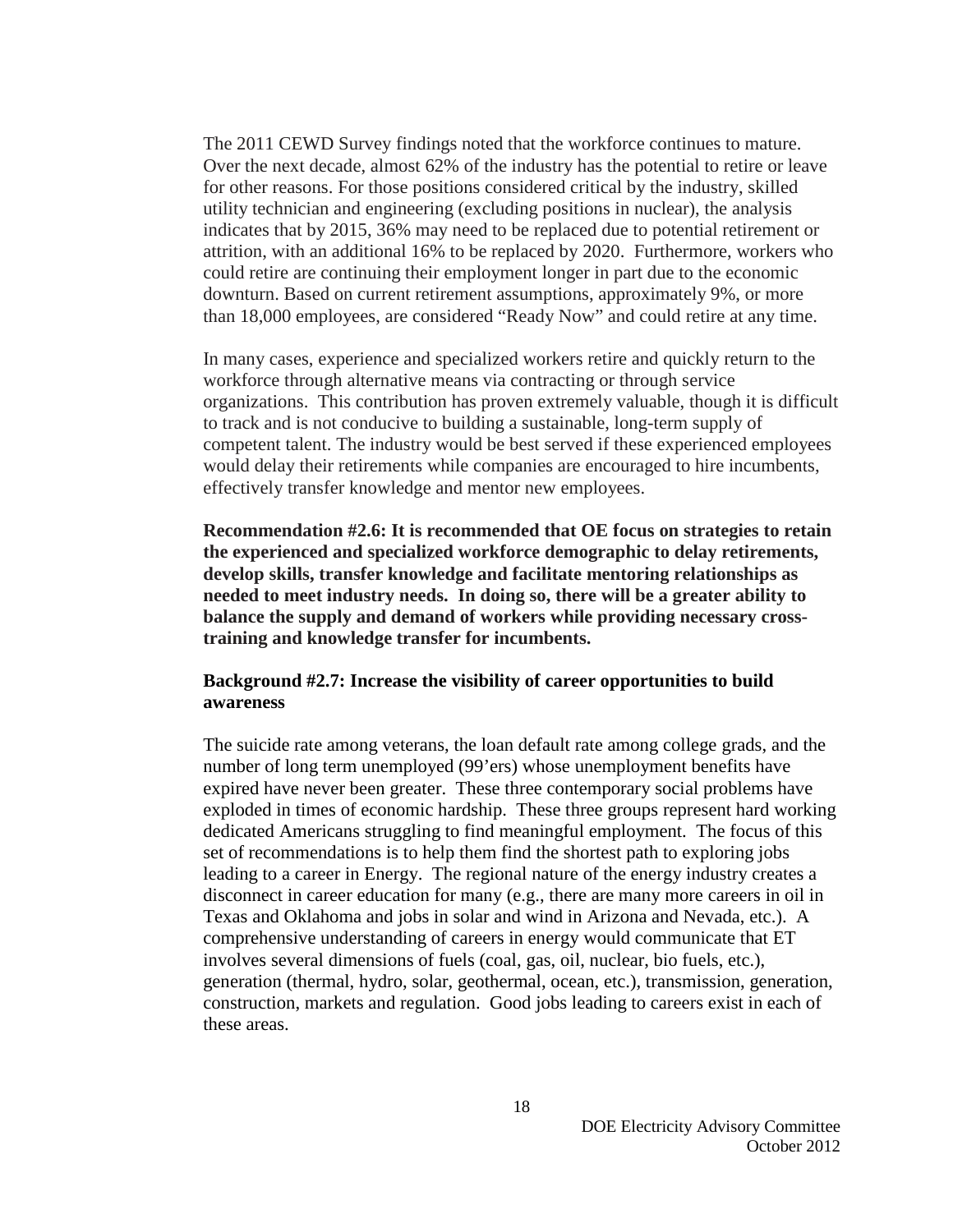Training and education for positions in the these sectors takes many forms, from career and technical education in secondary schools to apprenticeships, certificate programs, associate degrees and bachelor degrees in post-secondary schools and inhouse training, and often take a long time. While almost every utility has a relationship with neighboring community colleges and universities, few programs have focused on optimizing career flow from graduates, veterans and long term unemployed to viable employment. Students can easily spend time and money on programs that do not incorporate the needs of industry or lead to relevant programs of study that lead directly to careers in energy. The lack of accurate information on careers in energy in the Department of Education Career Clusters makes it more difficult for students to "major in energy" or find information education and find and focus on relevant training needed. Moreover, as state departments of education and the Federal Department of Education refocus on CORE Curriculum, incorporating energy technology examples in Science, Technology, Engineering and Math (STEM) curriculum may help clarify the depth and breadth of meaningful careers in reliable power production and delivery.

As the Department of State, Department of Defense and Military Academies incorporate changes of Doctrine refocused on winning the peace in military engagements around the globe, (see

[http://www.fs.fed.us/fire/doctrine/genesis\\_and\\_evolution/source\\_materials/joint\\_visi](http://www.fs.fed.us/fire/doctrine/genesis_and_evolution/source_materials/joint_vision_2020.pdf) [on\\_2020.pdf\)](http://www.fs.fed.us/fire/doctrine/genesis_and_evolution/source_materials/joint_vision_2020.pdf), opportunities for greater emphasis on power systems training should be explored and incorporated.

#### **Recommendation #2.7 Increase the visibility of career opportunities to build awareness**

- Identify current efforts to provide energy career navigation and advising (such as CEWD's Get Into Energy, Troops to Energy Jobs, career coaching model, and the DOE Sun Shot initiatives for Solar Energy careers).
- Document the funding and initiatives of the National Labs for career advising.
- Evaluate the role of regional centers of excellence such as the NUCP Regional Center at Indian River Community College, or the Centralia Center of Excellence.
- Identify a common repository for career information for careers in energy and develop a national energy career awareness strategy.
- Identify potential career opportunities for American veterans and industry retirees in energy programs with projects around the globe.
- Determine what career advising military members separating from service receive and if information about careers in energy could be incorporated into what they receive.
- Build a map between energy industry jobs, knowledge, skills and attributes and military occupation specialties (MOS) so that veterans can understand how they can best fit within the energy industry.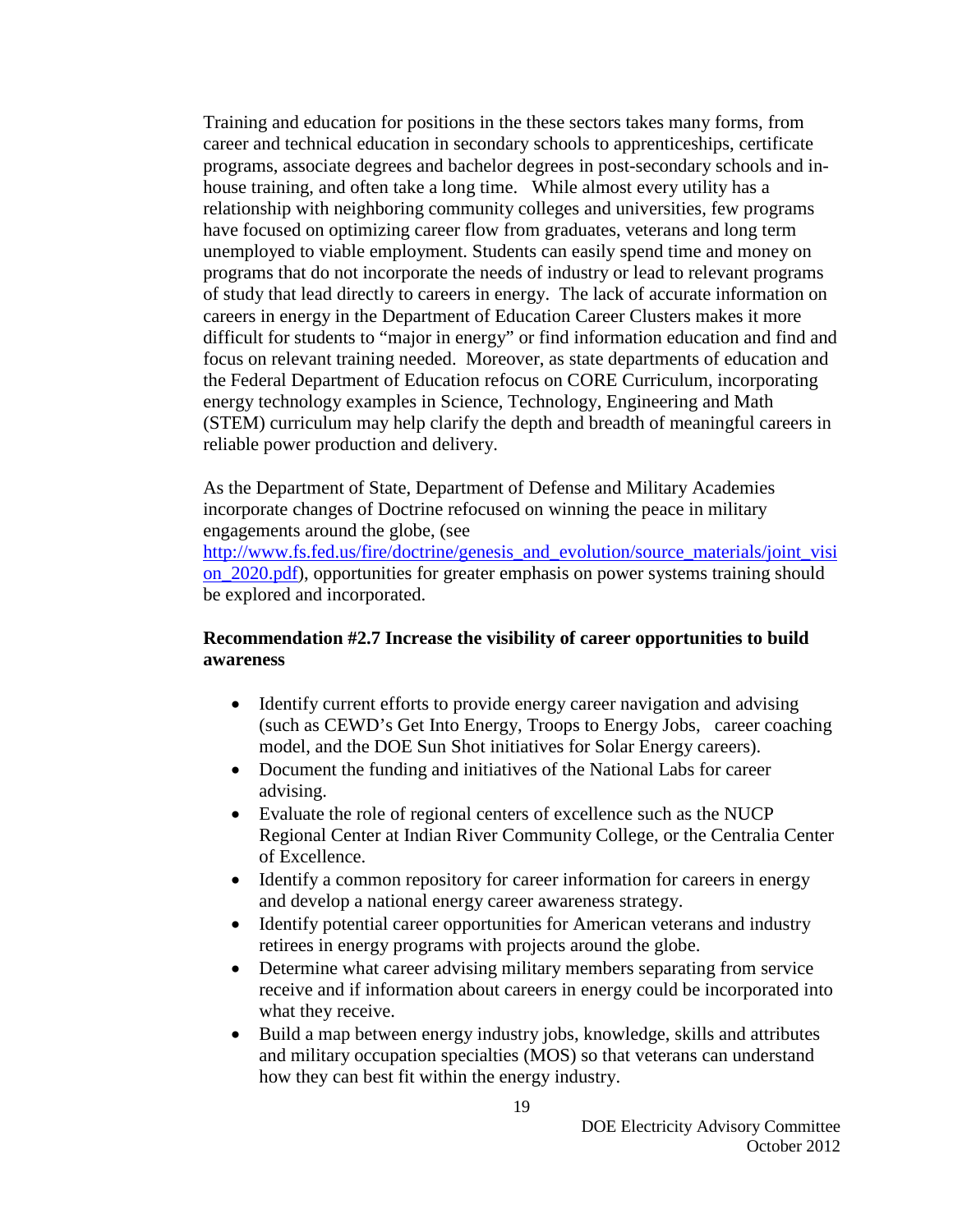• Coordinate with DOD and VA to educate veterans on energy industry career opportunities, for example through the DOD Transition Assistance Programs (TAPS).

## **Background #2.8: Develop an educational road-map that aligns with industry needs.**

There is considerable variability in the competencies that need to be developed and positions that need to be filled depending upon the existing condition and scenario that is pursued. Given that the industry is undergoing a transition, this dynamic condition is likely to continue for some time. OE has the opportunity to sponsor a study that effectively bundles the supply and demand assumptions, competency requirements, trends, risks, barriers and possible scenarios to be best prepare for the dynamic workforce needs. This can be used to define an educational road-map that develops the talent needed for critical positions that are tightly coupled with reliable system performance for the present and foreseeable future. To capture the perspectives of a broad stake-holder group, white papers can be solicited for contribution. There are many foreign nationals in school in the US that receive degrees and advanced degrees in Power Systems. These professionals later may need Visa sponsorship to remain and work in the US.

## **Recommendation 2.8: Develop an educational road-map that aligns with industry needs.**

- Incorporate feedback from public and private entities, such as that obtained from a previous (2010) workforce development needs survey, to inform roadmap development.
- Explain the roles of various players in the educational process, including education institutions, utility in-house training, professional education providers, technical associations, and manufacturers and the approach for each to educate their own personnel. Include the role and time required for internships, apprenticeships, journeyman training and on-the-job successfully create "job ready" employees for critical positions.
- Examine university education and research trends (e.g., education focus, courses offered, number of students in power, faculty). Utilize analysis of IEEE PES Power and Energy Education Committee university power program surveys. Explore the implications for untenured faculty working on tenure of a future scenario of a substantial decline in government funding of research in power delivery. What is the outlook for faculty and for students? What is the linkage between research funding, engineering education and ultimately students seeking and finding jobs? What is the state of labs, test beds, equipment, etc. that can be used for education?
- Incorporate analysis of best practices for retraining the unemployed or underemployed individuals for electricity delivery jobs. Describe how it is being done, the business model(s) used and the lessons learned to successfully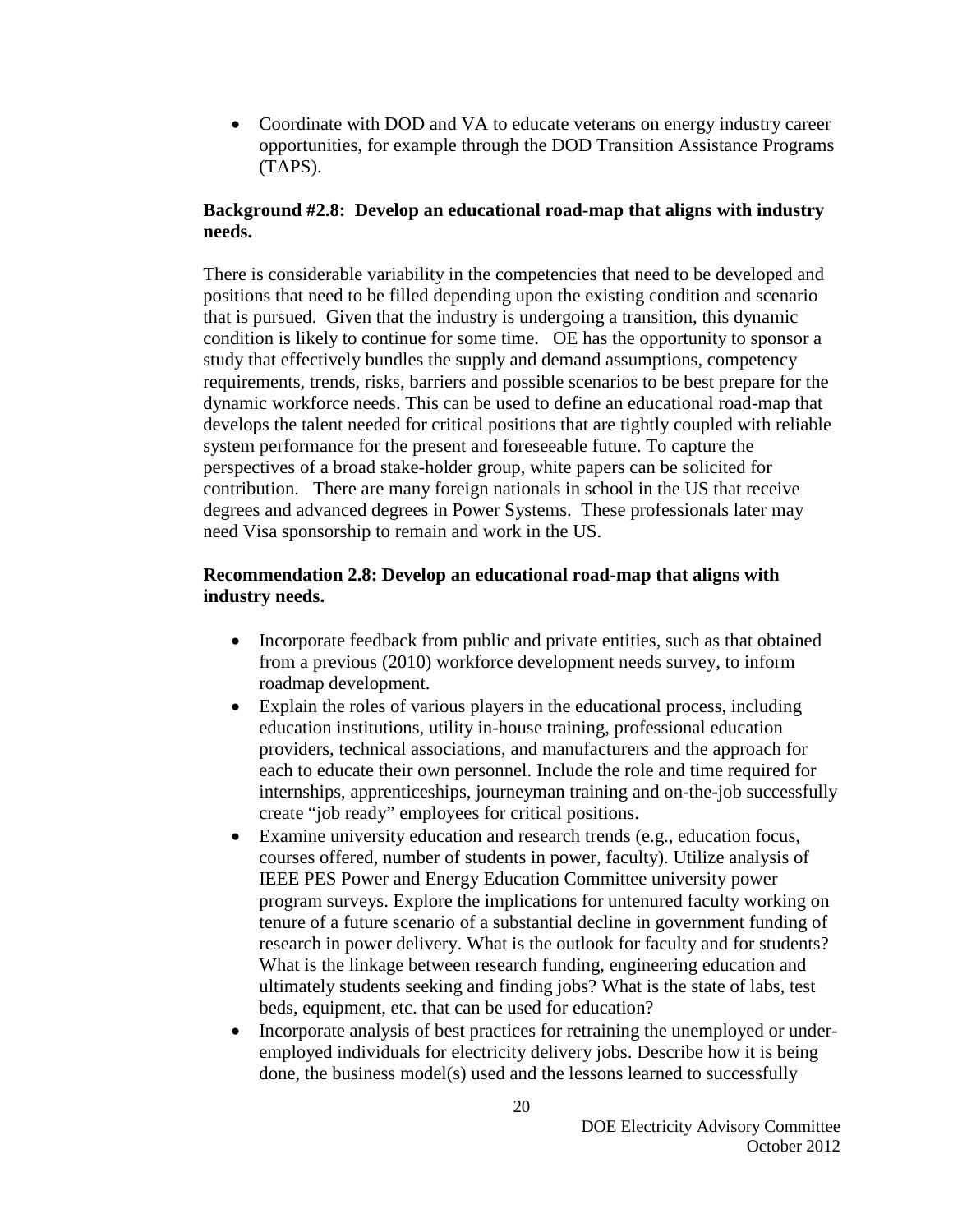creating job-ready individuals for technician and engineering jobs. See recommendation 2.3.

- Identify education and training innovations. Explore the balance is between in-residence and on-line education technologies for achieving education and training objectives. Identify game-changing innovations in education and training that should be more widely used. Consider adapting concepts used by the Department of State when they worked with Iraqi utilities to turn the industry around in a couple of years.
- Study the issue of sponsoring foreign students by energy organizations to retain well-educated foreign nationals to fit future industry needs.

## **Overall Conclusions of this Paper:**

As the EAC looks across these recommendations, there are several themes that emerge. First, workforce implications should not be viewed separately from research or policy review but as a key factor in the potential success of the action. Changes in the size, scope, location and competency levels of the energy workforce can have significant impact on the ability of the current workforce to advance the industry and implement the technological advances that will make our energy future cleaner and more reliable. In addition, the timing of scalable solutions to energy needs has a critical effect on education and training needs. Solutions that will not be implemented for 10-15 years in the future must be incorporated into education at the appropriate time to balance the supply and demand of qualified workers. Educating students for jobs that do not exist or technology that is yet to be developed or implemented wastes resources that are scarce to begin with.

The second theme to highlight is the role that DOE can play as a convener of the key parties, both inside and outside of government. While many dimensions of workforce development lie outside the main missions of DOE, DOE has real and significant opportunities to serve as the catalyst that brings information to other agencies and state/community/industry partnerships. Moreover, as the economy is primed for recovery, energy technology jobs may well be a cornerstone of our economic growth across American cities. As our economy has become more global, economic recovery will have a global dimension as well, and good energy jobs hang in the balance. Depending on the program, DOE may wish to convene such entities as:

- Other Federal agencies (e.g., Labor, Commerce, Interior, Defense, EPA, FERC)
- State energy regulators
- Environmental regulators and legislators (Federal and State)
- Equipment vendors
- Financial institutions active in energy matters
- Consumer advocates
- Unions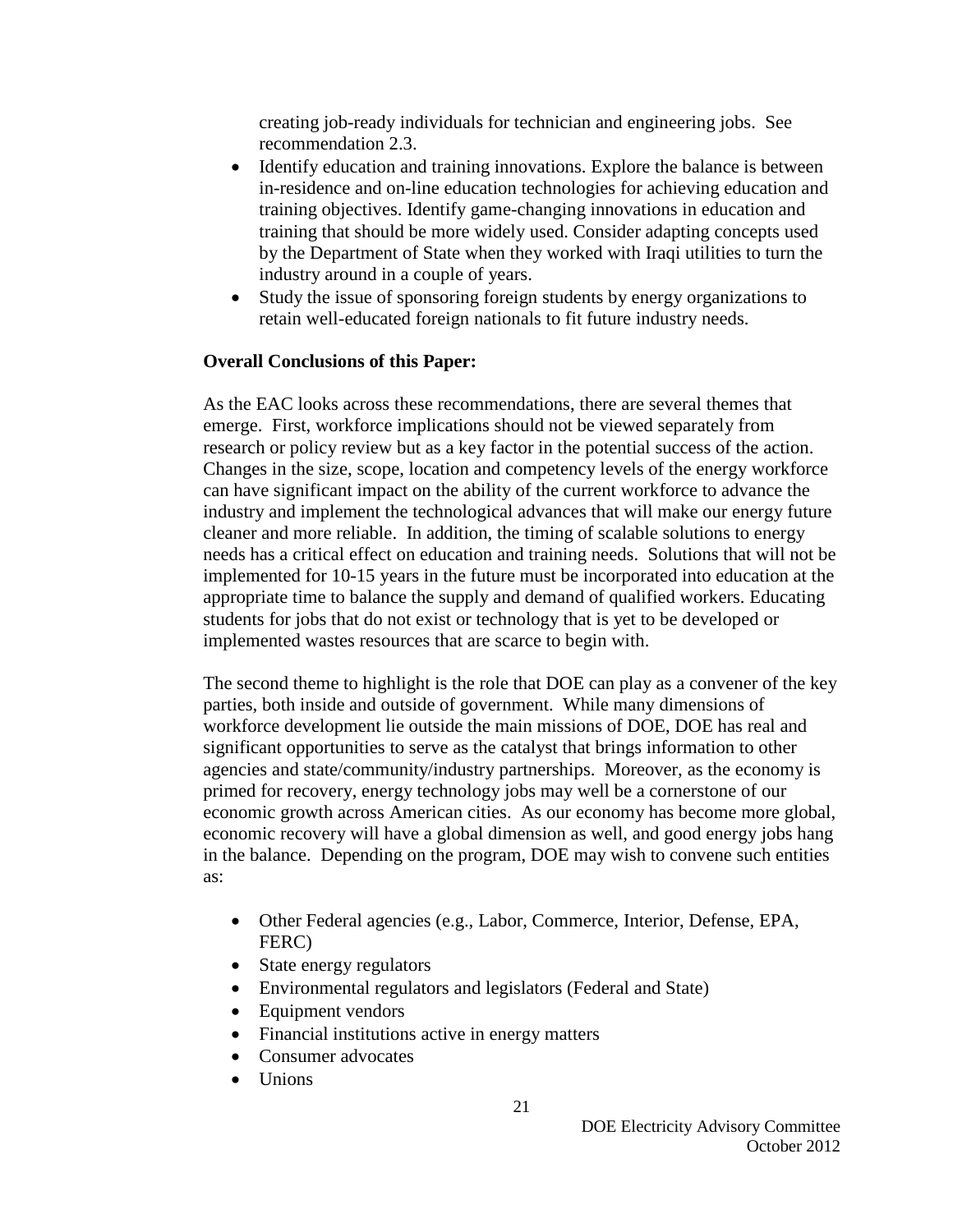- Energy professional societies
- Energy Trade associations
- Companies and academics on the cutting edge of technology development
- Focus groups

Of course, the purpose of such convening is not simply to talk, but rather to reach a synergistic solution that is better for the citizens of the US than otherwise would result. The "convening component" of each DOE work force program must be tailored to the program itself. In many cases, DOE is convening one or more of these groups as part of its programs; tomorrow's DOE programs with a work force component should include a systematic consideration of which groups are most likely to be affected, and how to best reach out to them at each stage of the program.

The energy sector in the US is among the most robust and reliable in the world. Indeed, while there are many urgent needs and persistent cries for improvement, the issues of aging workforce, aging equipment and new technologies plague Europe and developed countries all over the world. The salient features of US markets that balance private and public assets with robust environmental and market regulations may well be America's most valuable export. In many countries across the world, not having this balance and equilibrium of regulation, markets, and public power make private investment too risky. We should celebrate what we have while seeking to improve it.

The recommendations herein illustrate ways that the OE can establish priorities and partnerships, and take on a leadership role to ensure that adequate utility workers are recruited and trained to maintain a reliable electric system for today and for the future.

Prichard H Court

Richard Cowart Chair, Electricity Advisory Committee

\_\_\_\_\_\_\_\_\_\_\_\_\_\_\_\_\_\_\_\_\_\_\_\_\_\_\_\_\_\_\_\_\_\_\_\_\_\_\_\_\_\_